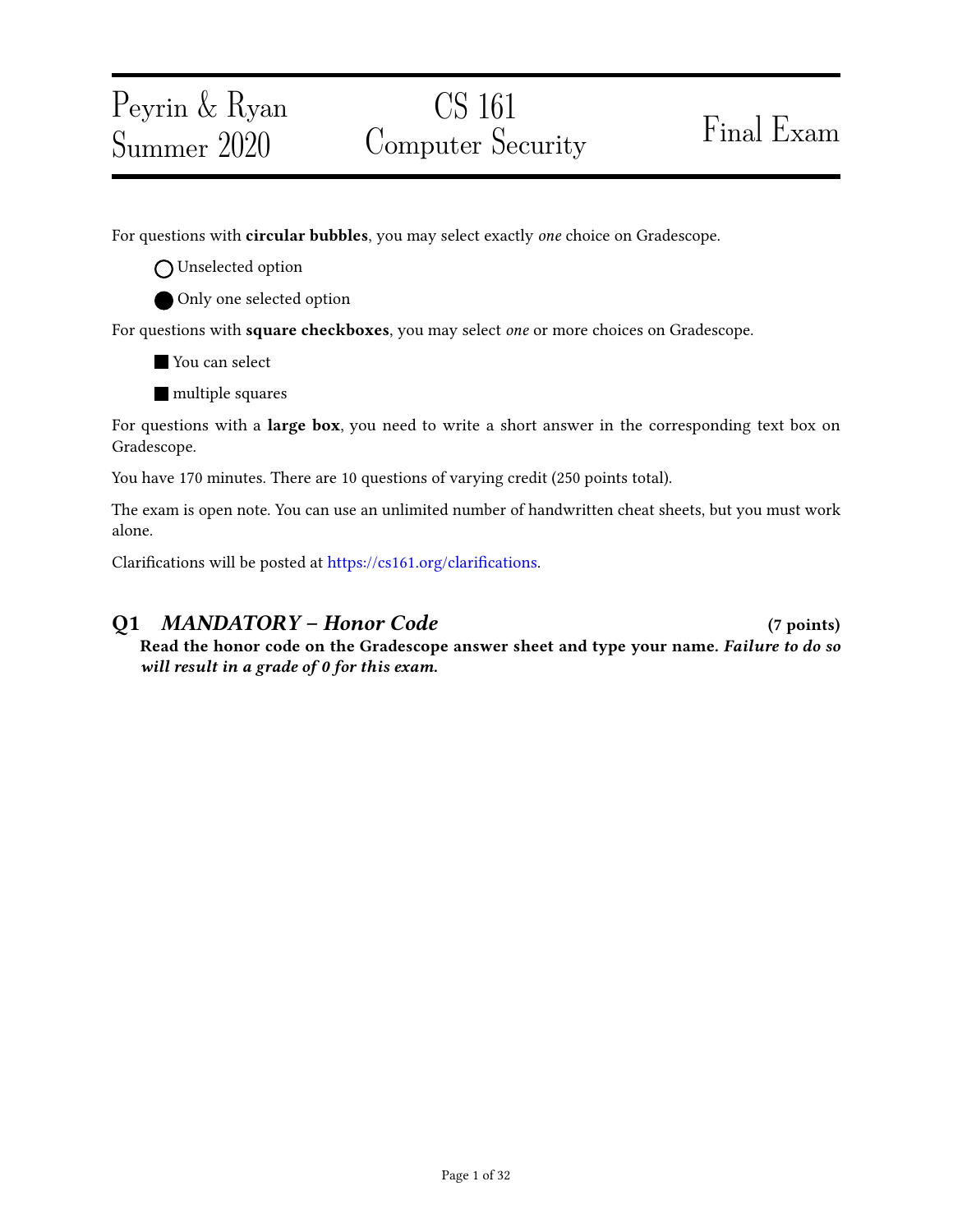# $Q2$  True/false (56 points)

Each true/false is worth 2 points.

- Q2.1 True or False: You should always use HMAC instead of any other MAC because HMAC has stronger integrity and authentication guarantees than any other MAC.
	-



Solution: False. All MACs provide the same integrity and authentication guarantees.

Q2.2 TRUE or FALSE: A MiTM during the Diffie-Hellman Key Exchange can force both parties to derive a shared key (that the MiTM doesn't necessarily know) that is different than the one they would've derived otherwise.



TRUE **CONSTRUE** 

**Solution:** True. Mallory can modify  $g^a \to g^{am}$  and  $g^b \to g^{bm}$ , causing both parties to derive the key  $g^{abm}$ .

Q2.3 TRUE or FALSE: A MiTM during the Diffie-Hellman Key Exchange can force both parties to unknowingly derive different keys that the MiTM knows.



TRUE **CONSTRUE** 

Solution: True. This is the standard MiTM attack from lecture.

Q2.4 TRUE or FALSE: A MiTM during the Diffie-Hellman Key Exchange can force both parties to derive a set of pre-determined keys that the MiTM knows.

TRUE FALSE

Solution: False. The MiTM can force the parties to derive keys that they know, but they cannot predetermine these keys since both parties contribute randomness. For example, if Mallory wants Alice to derive the key y, and is given  $g^a$ , she must find x s.t.  $(g^a)^x = y$  which would require breaking discrete log.

Q2.5 TRUE or FALSE: CSRF tokens are an effective defense against CSRF attacks only if clients' browsers respect the same-origin policy.

| M.<br>v<br>$\sim$<br>- - |  |
|--------------------------|--|
|                          |  |



Solution: True. By SOP, websites on another domain are unable to access the content of the website on the target domain. If browsers did not respect SOP, a malicious website could access the CSRF token in another page.

Q2.6 True or False: An XSS vulnerability in a website cannot be exploited to gain control over a user's session if the session cookie has the HttpOnly flag set.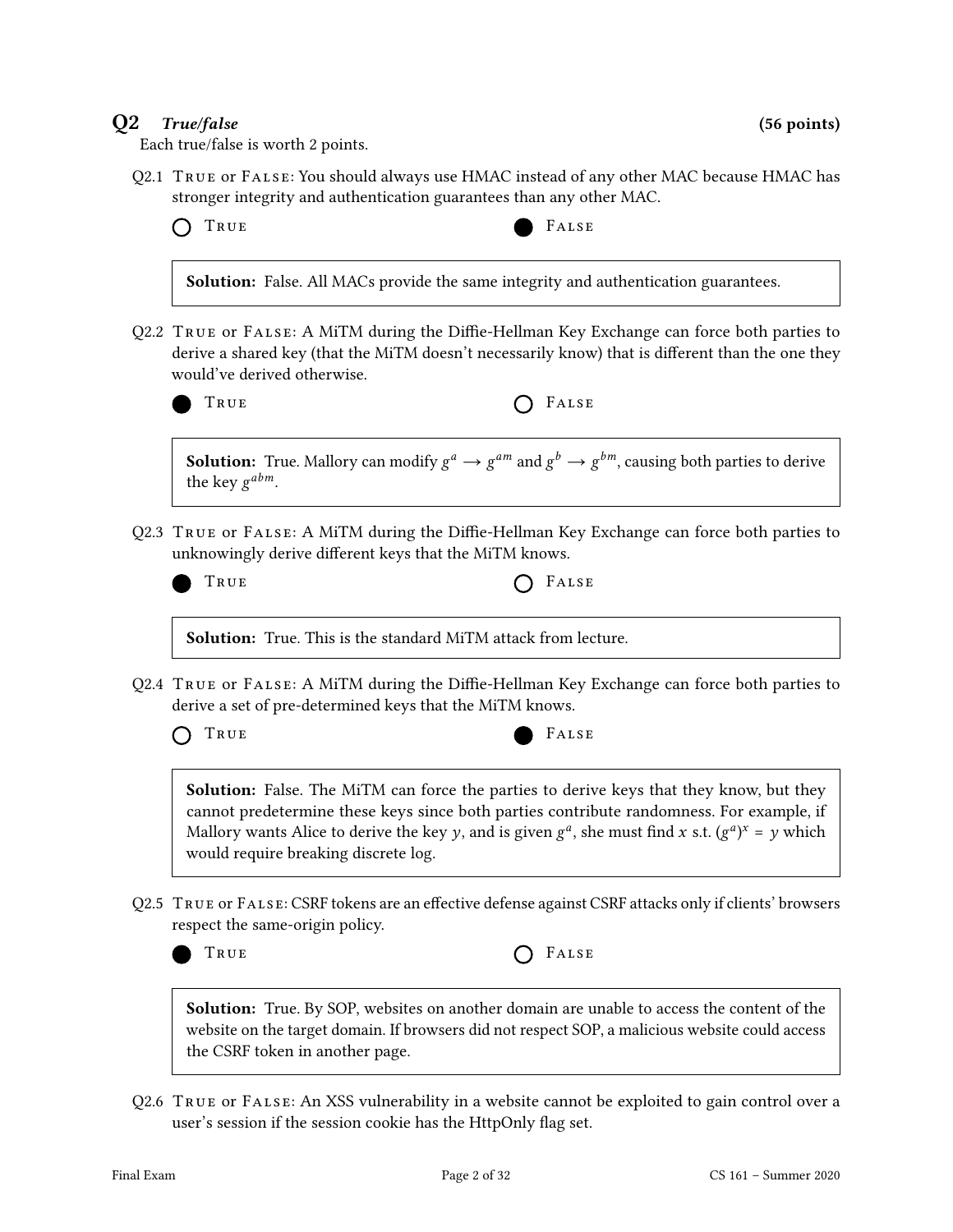



**Solution:** False. While the attacker may not be able to actually learn the value of the cookie, the XSS vulnerability still allows the attacker to violate SOP and make malicious requests under the user's session.

Q2.7 True or False: https://secure.bank.com is able to set the following cookie using the Set-Cookie header: session=1234567; Domain=bank.com; HttpOnly.

 $T_{\text{E}}$  False

Solution: True. bank.com is a prefix of the current domain secure.bank.com.

Q2.8 TRUE or  $F_{\text{ALSE}}$ : A user wants their web traffic to appear like it's coming from somewhere else with the lowest latency possible. This user should prefer a VPN instead of Tor.

 $\bigcap$  FALSE

Solution: True. If all the user wants is to bounce their location, a VPN will be faster than Tor.

Q2.9 True or False: In Bitcoin, once a transaction is successfully added to the blockchain, it can never be lost.



Solution: False. The blockchain could fork and not include your transaction.

Q2.10 When you log in to Zoom, you make a POST Request to https://zoom.us/berkeley/signin with an email and password in the form data. The Response contains a session token cookie without the Secure flag set.

True or False: An on-path attacker could steal your session token by observing only this request.



Solution: False. The request is an HTTPS request, which indicates that the username and password are encrypted under TLS.

Q2.11 When you go to https://berkeley.zoom.us/m/stanford, you see an image of Stanford's lawn. The page source shows that the image is being loaded from http://stanford.zoom.us/i/stanford.png.

True or False: This a violation of the same-origin policy.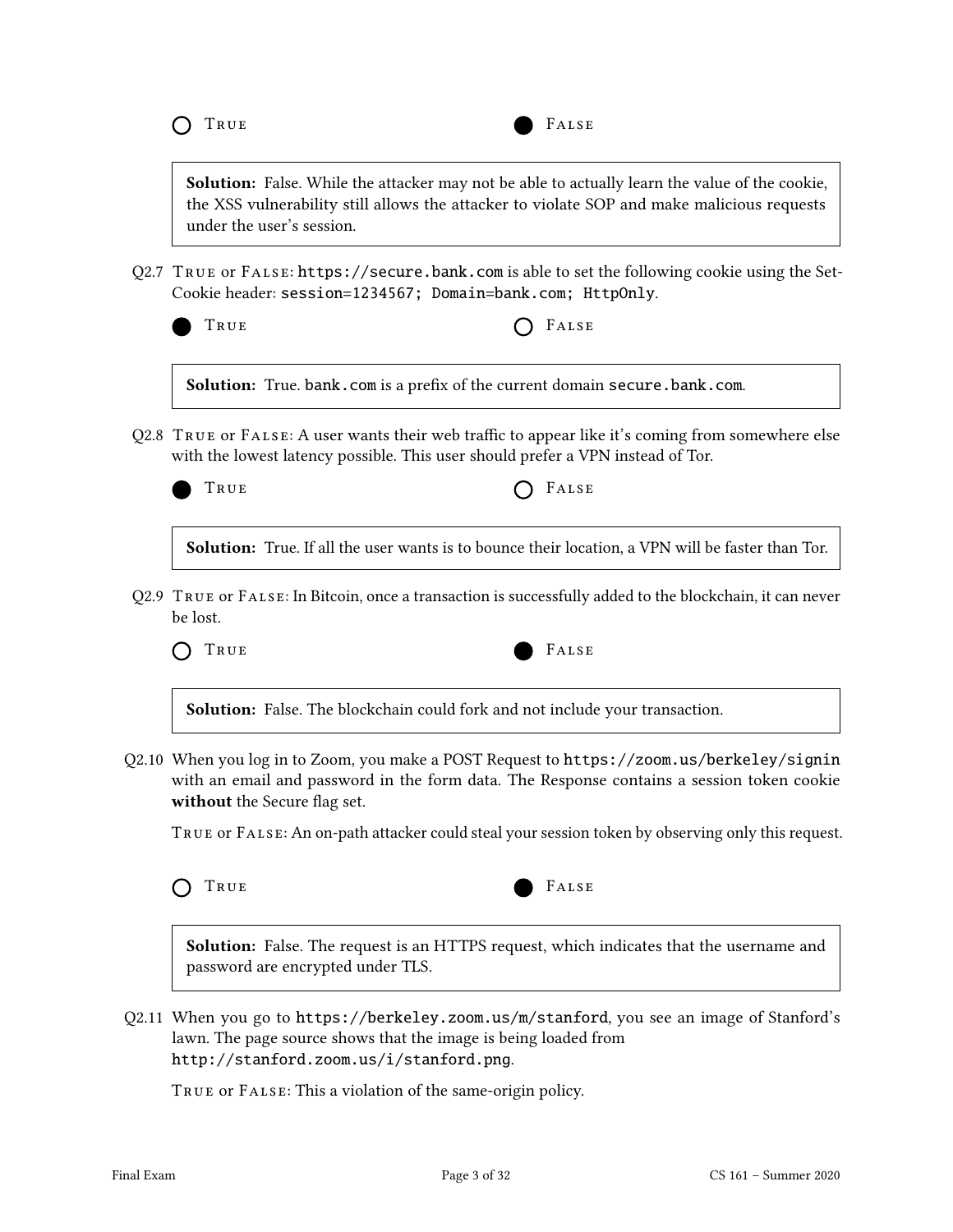

**Solution:** False. The Same-Origin Policy does not restrict sites from loading third-party images.

Q2.12 You're using Tor with three intermediate nodes. Assume all nodes are handling a large amount of traffic.

True or False: Even if two of those nodes are compromised, your anonymity is still protected.

[Clarification during exam: This question was thrown out during the exam, and both True and False were accepted as valid answers. See solution for why.]



TRUE **CONSTRUE** 

Solution: The intended answer was true. Since one of the nodes is honest, the malicious nodes won't be able to link any specific traffic to you.

However, we did not specify if two nodes could collude. If two nodes can collude, they might be able to use timing patterns to link traffic to your identity, depending on how much traffic constitutes "a large amount of traffic."

Because we felt this question was ambiguous, both True and False were accepted as valid answers.

Q2.13 Instead of using Tor, you forward your traffic through three intermediate proxies unencrypted. Using these proxies, you log into https://twitter.com

TRUE OF FALSE: Assuming the entry proxy is honest, the middle and exit proxies cannot figure out your identity



TRUE **CONSTRUE** 

Solution: True. This proxy does not see your IP address, and since your communication with Twitter is over TLS, the proxy doesn't learn your session cookies, content you're reading/sending, etc.

Q2.14 You decide to use a recursive resolver which uses DNSSEC. Your client uses standard DNS.

True or False: An on-path adversary cannot poison your client's cached DNS records.



Solution: False. An on-path attacker can still do basic DNS spoofing between the resolver and client.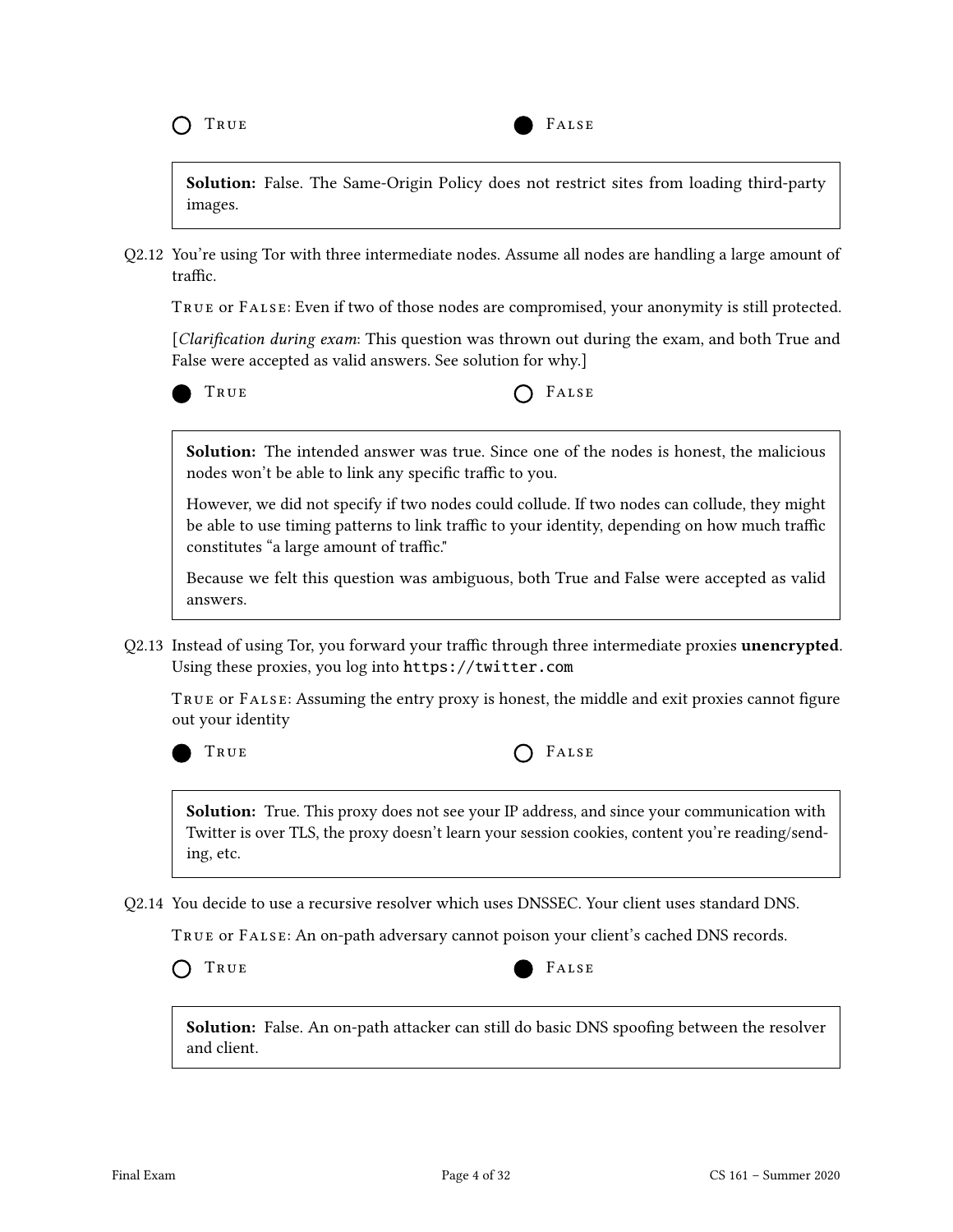Q2.15 A recursive resolver supports DNSSEC. The resolver contacts three other nameservers to answer a certain query.

True or False: All three nameservers must support DNSSEC in order for DNSSEC to provide any guarantees.



TRUE **CONSTRUE** 

Solution: True. If any of the nameservers don't support DNSSEC, then the certificate chain will be broken.

Q2.16 True or False: DHCP is secure against an on-path attacker.



Solution: False. If the on-path attacker sends a fake response before the legitimate response, they can convince the victim to accept an incorrect configuration.

Q2.17 True or False: Using HTTPS is a good defense against clickjacking attacks.

TRUE FALSE

Solution: False. In a clickjacking attack, the victim is already interacting with a malicious website. Even if the victim was contacting the malicious website securely, the attack would still be possible.

Q2.18 True or False: Spearphishing is more dangerous than standard phishing because it uses information about the victim.



TRUE **CONSTRUE** 

Solution: True. The victim is more likely to be fooled by a spearphishing attack because it includes information specific to the victim, such as their name.

Q2.19 True or False: If a website only allows HTTPS connections, it is secure from SQL injection attacks.





Solution: False. HTTPS protects the website against network attackers. The attacker can make a secure connection to the website and inject SQL.

Q2.20 True or False: Parameterized SQL stops all SQL injection attacks.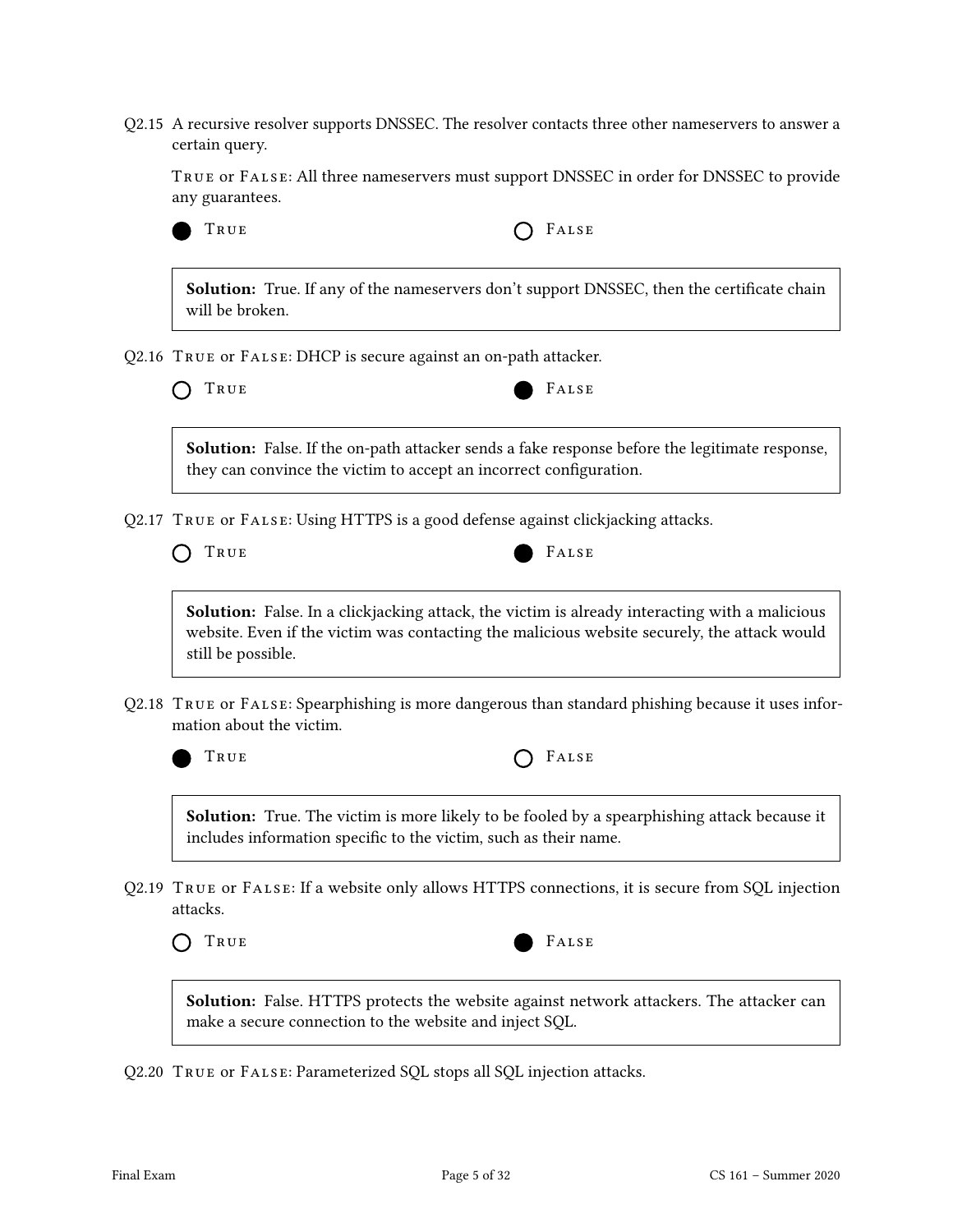

**Solution:** True. As shown in lecture, parameterized SQL precompiles queries so user input cannot be interpreted as code.

Q2.21 Consider a website which inserts user input into a database using a SQL query. The information in the database is then used in subsequent internal SQL queries.

True or False: If the SQL query that accepts user input is parameterized, but the internal ones do not, then the website will be secure from SQL injection attacks.



Solution: The second-order SOL injection as shown in discussion can still occur. User input is sanitized in the query that accepts user input, but not in the internal queries, so user input can still be treated as code in the internal inputs.

Q2.22 TRUE OF FALSE: Return-oriented programming (ROP) is not effective if non-executable pages (DEP or WˆX) are enabled.



Solution: False. ROP relies on existing library code in memory. DEP would make this code read-only, but still executable. The attacker never needs to execute any code that they write into memory.

Q2.23 TRUE OF FALSE: Format string vulnerabilites are not effective if ASLR is enabled.

TRUE FALSE

Solution: False. Format strings can still leak addresses on the stack which can lead to memory safety exploits.

Suppose you find a stored XSS vulnerability on https://berkeley.zoom.us/m/1234.

Q2.24 True or False: Some cookies set by https://berkeley.zoom.us/ could be read using your exploit.



TRUE **CONSTRUE** 

Solution: True. Any cookies with the HttpOnly flag set to FALSE would be readable by this XSS exploit.

Q2.25 TRUE or FALSE: Some cookies set by https://berkeley.zoom.us/ could be modified using your exploit.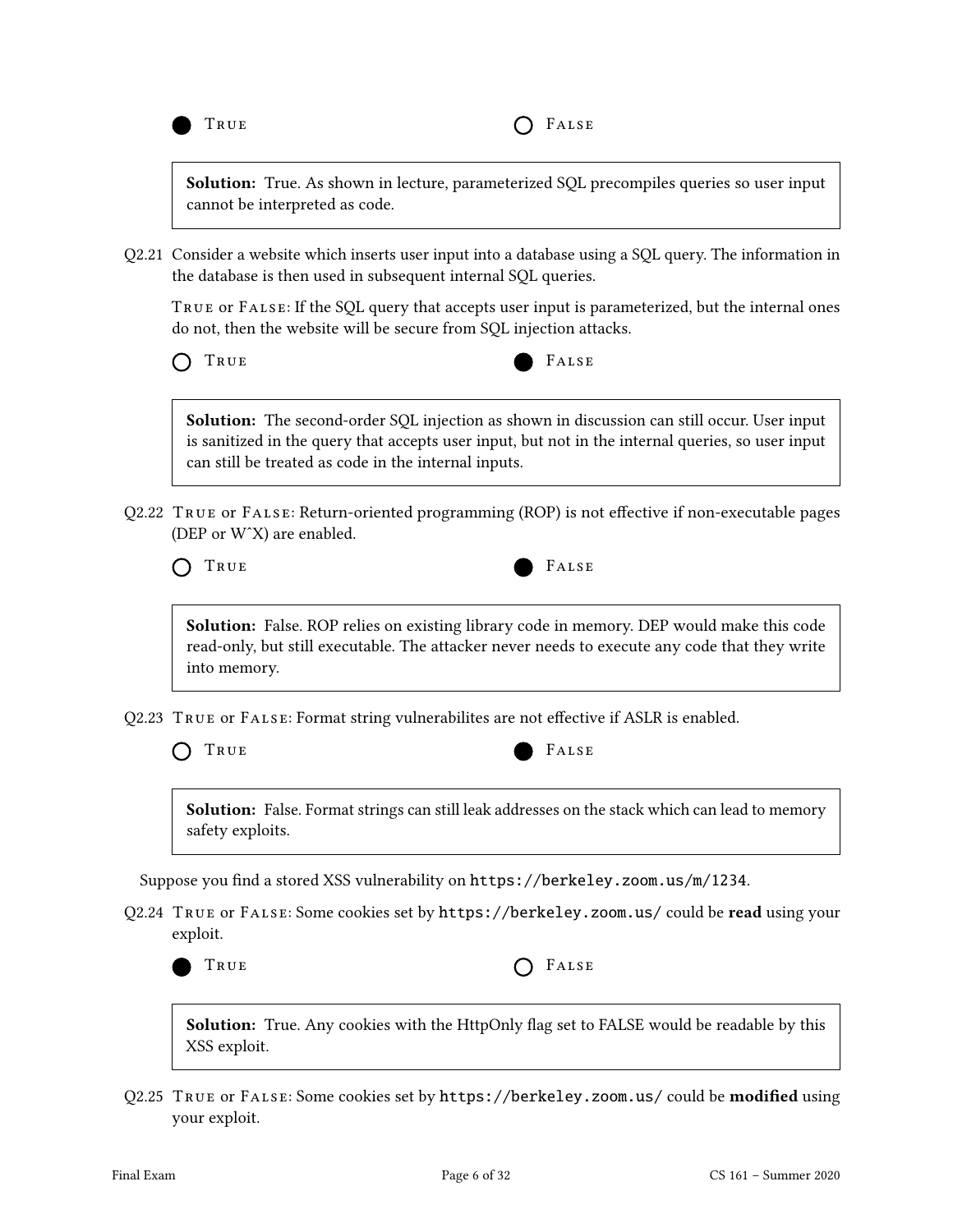

Solution: True. XSS would allow you to overwrite any cookies in the appropriate scope.

Q2.26 TRUE or FALSE: Some cookies set by http://zoom.berkeley.edu/m/1234 could be read using your exploit.

TRUE FALSE

Solution: False. zoom.berkeley.edu would only be able to set cookies for Cookie-Domain=zoom.berkeley.edu or Cookie-Domain=berkeley.edu - neither of which are accessible via the site with our reflected XSS attack.

Q2.27 TRUE or FALSE: Some cookies set by https://berkeley.zoom.us/m/1234 could be modified using your exploit.

TRUE **CELLES** 

Solution: True. JavaScript code executed from a site can always set arbitrary cookies for that site.

Q2.28 TRUE or FALSE: Some cookies set by http://stanford.zoom.us/m/1234 could be read using your exploit.

| True | $O$ FALSE |
|------|-----------|
|      |           |

Solution: True. Any cookies with the domain . zoom.us and the HttpOnly flag set to FALSE would be readable by JavaScript run from berkeley.zoom.us.

This is the end of Q2. Proceed to Q3 on your answer sheet.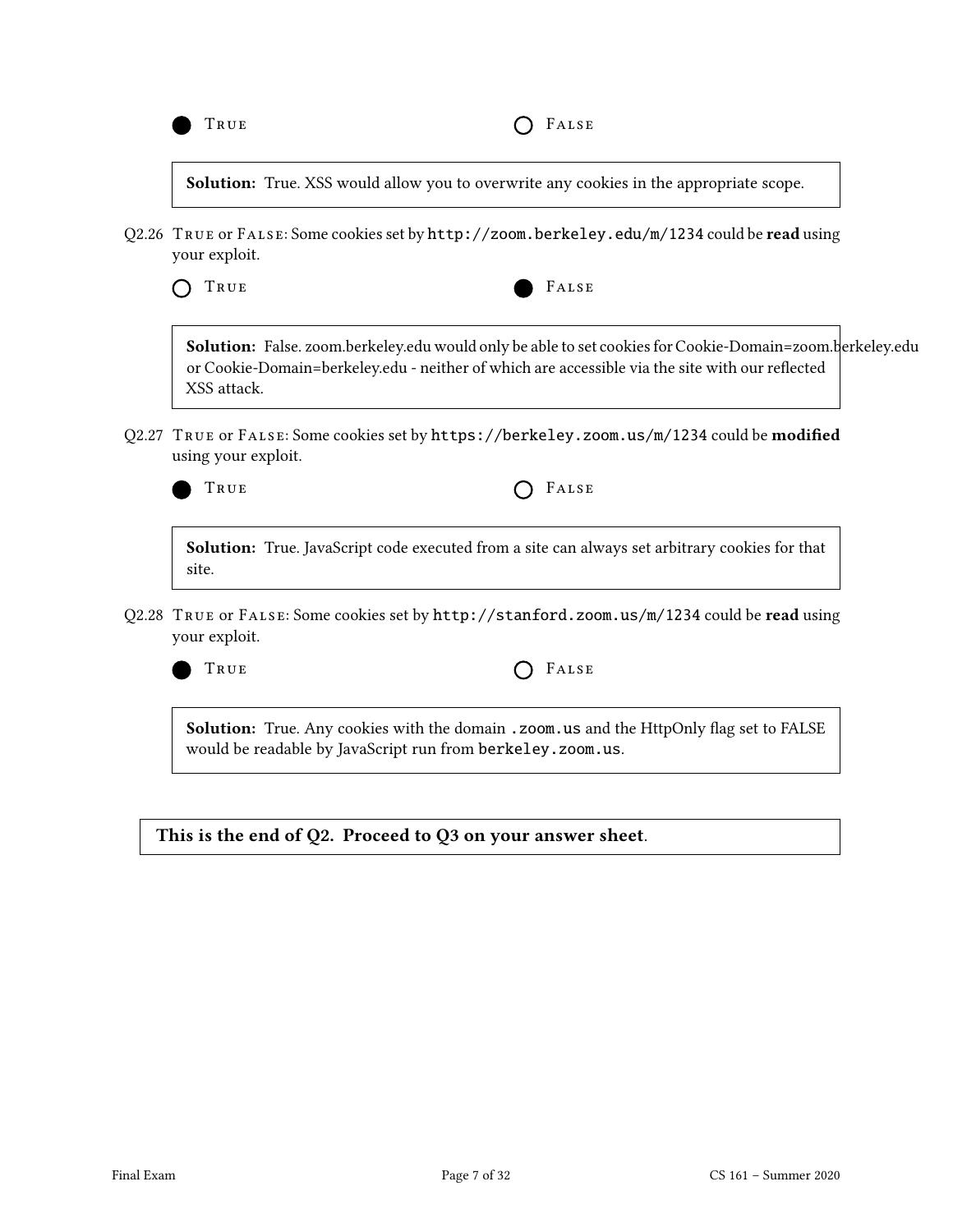# Q3 Password Storage (28 points)

Bob is trying out different methods to securely store users' login passwords for his website.

Mallory is an attacker who can do some amount of *offline* computation before she steals the passwords file, and some amount of *online* computation after stealing the passwords file.

Technical details:

- Each user has a unique username, but several users may have the same password.
- Mallory knows the list of users registered on Bob's site.
- Bob has at most 500 users using his website with passwords between 8–12 letters.
- Mallory's dictionary contains all words that are less than 13 letters. [Clarification during exam: Mallory's dictionary contains all possible user passwords.]
- Mallory can do  $N$  online computations and 500 $N$  offline computations where  $N$  is the number of words in the dictionary.
- Slow hash functions take 500 computations per hash while fast hash functions require only 1 computation.<sup>[1](#page-7-0)</sup>

Notation:

- $H_S$  and  $H_F$ , a slow and fast hash function
- Sign, a secure signing algorithm
- uname and pwd, a user's username and password
- k, a signing key known only by Bob

If Bob decides to use signatures in his scheme, assume he will verify them when processing a log-in.

Q3.1 (2 points) How many times could Mallory hash every word in the dictionary using  $H_S$  with **offline** computation?

| $\bigcap$ (A) She can't hash the whole dictionary | $\bigcap$ (D) None of the above |
|---------------------------------------------------|---------------------------------|
| $\bigcirc$ (B) 1                                  | $O(E)$ —                        |
| O <sup>(C)</sup> 500                              | $\bigcap$ (F) —                 |

Solution: Since evaluating a slow hash function takes 500 computations, hashing the entire dictionary will take 500N computations which is the exact amount of offline computation Mallory has

Q3.2 (2 points) How many times could Mallory hash every word in the dictionary using  $H_F$  with **online** computation?

| $\bigcap$ (G) She can't hash the whole dictionary | $\bigcap$ (J) None of the above |
|---------------------------------------------------|---------------------------------|
| $(H)$ 1                                           | $\bigcap (K)$ —                 |
| $\bigcap (I) 500$                                 | $O(L)$ —                        |
|                                                   |                                 |

<span id="page-7-0"></span> $1$ Keep in mind this is much faster than a real-life slow hash function.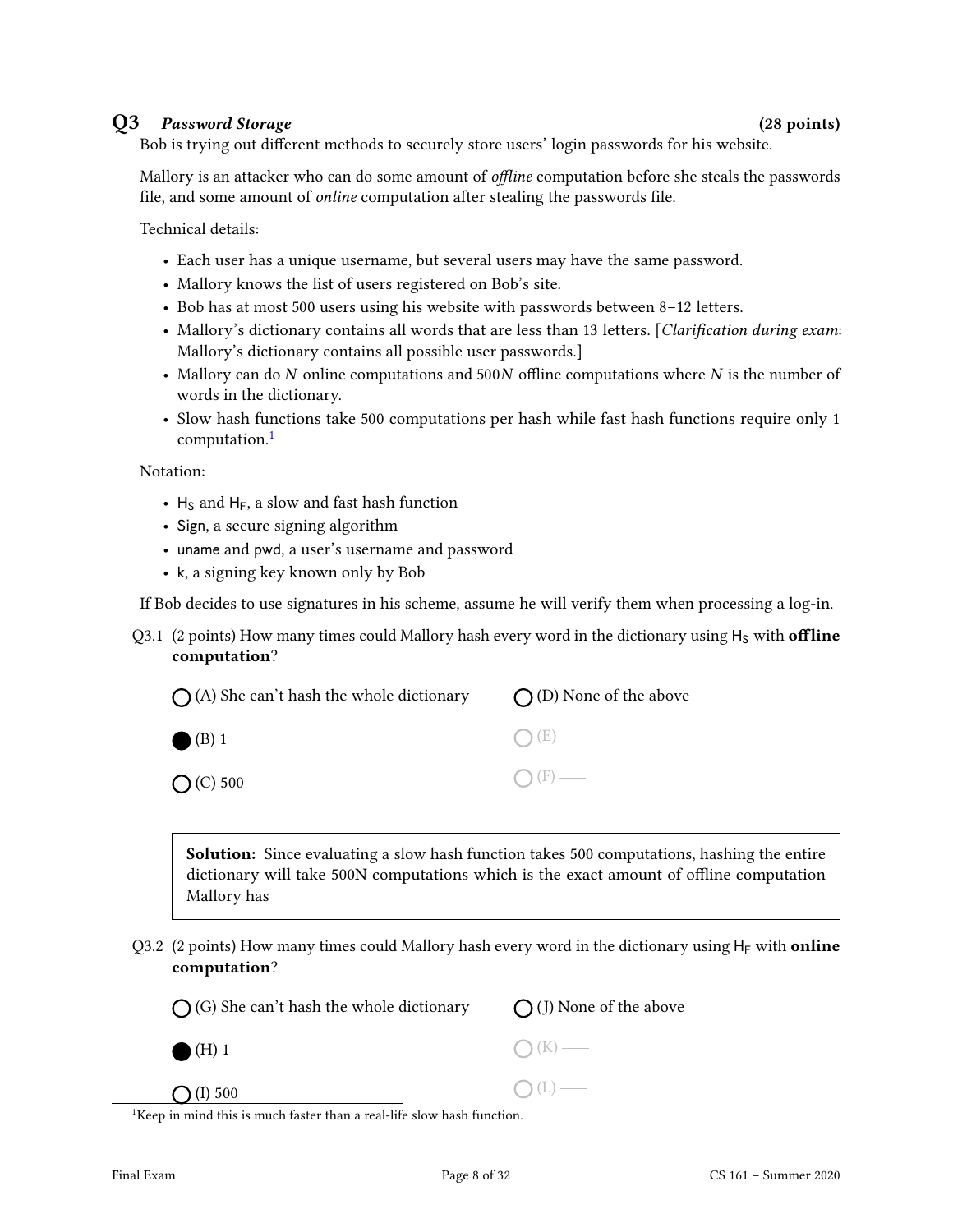Solution: Since evaluating a fast hash function takes 1 computation, hashing the entire dictionary will take N computations which is the exact amount of online computation Mallory has

Q3.3 (2 points) How many times could Mallory hash every word in the dictionary using  $H<sub>S</sub>$  with **online** computation?

| (A) She can't hash the whole dictionary | $\bigcap$ (D) None of the above |
|-----------------------------------------|---------------------------------|
| $O$ (B) 1                               | $O(E)$ —                        |
| O <sup>(C)</sup> 500                    | $\bigcap$ (F) —                 |

Solution: As before, hashing the whole dictionary with the slow hash function takes 500N computation but Mallory only has N online computation. Thus, she can't has the whole dictionary

For each part below, indicate all of the things Mallory can do given the password storage scheme. Assume Mallory knows each scheme. Unless otherwise specified, assume that she can use both offline and online computation

Q3.4 (4 points) Each user's password is stored as  $H_F(pwd || 'Bob').$ 

| $\Box$ (G) Learn whether two users have the same $\Box$ (J) Learn every user's password<br>password with only online computation |                              |
|----------------------------------------------------------------------------------------------------------------------------------|------------------------------|
| (H) Learn a specific user's password                                                                                             | $\Box$ (K) None of the above |
| (I) Change a user's password without detec-<br>tion                                                                              |                              |

Solution: Since this is a hash function with the same salt, Mallory can do one full run through of the dictionary with online computation to learn each user's password. Additionally, there are no authenticity checks so Mallory can edit a password.

 $\Box$  (F) —

Q3.5 (4 points) Each user's password is stored as the tuple ( $H_S(pwd || 'Bob'), Sign(k, H_F(pwd))$ ).

| $\Box$ (A) Learn whether two users have the same $\Box$ (D) Learn every user's password<br>password with only online computation |                              |
|----------------------------------------------------------------------------------------------------------------------------------|------------------------------|
| $\blacksquare$ (B) Learn a specific user's password                                                                              | $\Box$ (E) None of the above |
| $\Box$ (C) Change a user's password without detec-                                                                               |                              |

| ٠ | $\sim$ |  |  |
|---|--------|--|--|

tion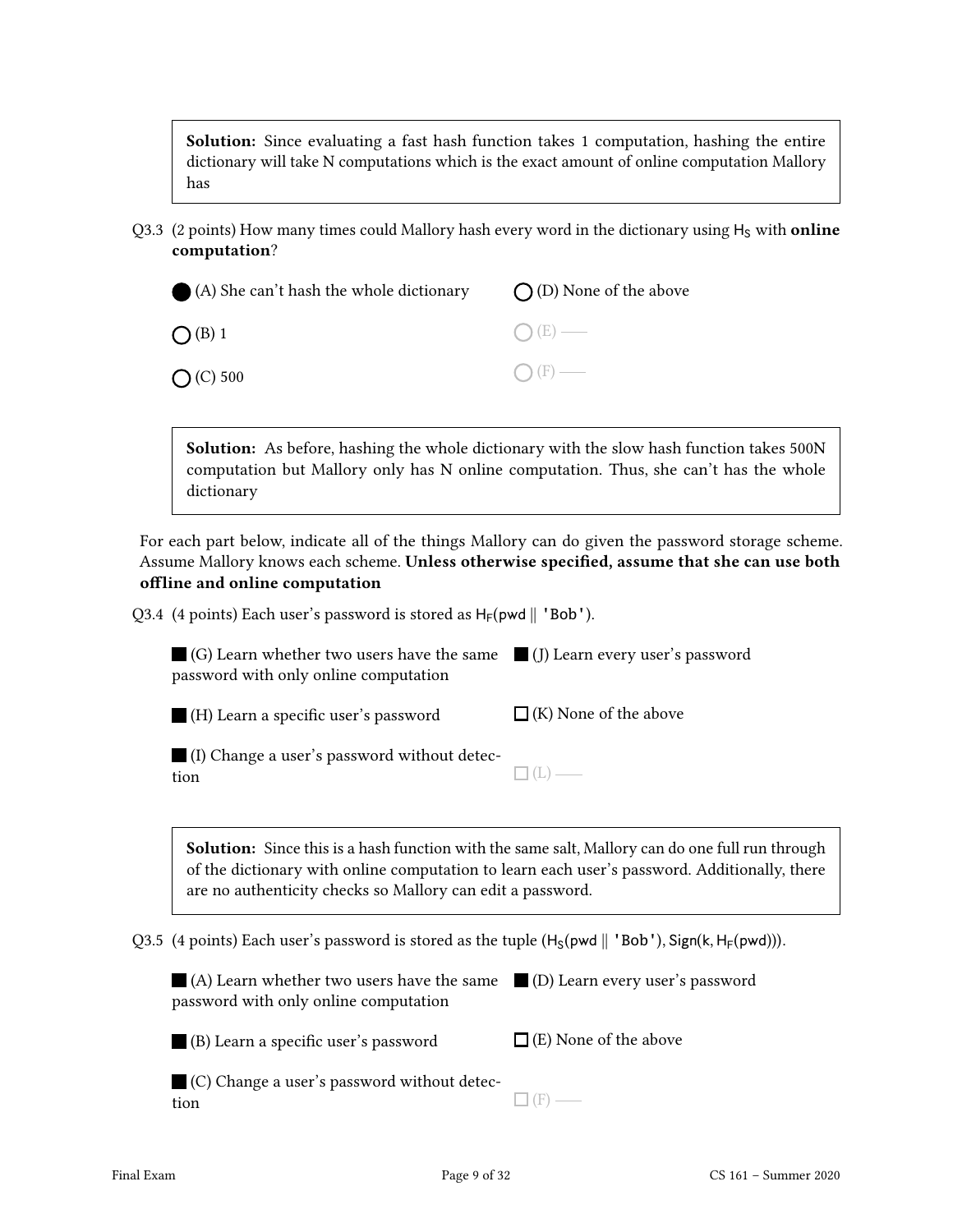**Solution:** Because of the slow hash, Mallory can only longer do a full run through of the dictionary using online computation. However, she can do so using offline computation since the salt is the same for all passwords. Since the signature does not include the username, password entries can be swapped without detection.

An earlier version of the solutions incorrectly marked (A) as incorrect. However, since signatures are unsalted, an attacker can learn if two users have the same password by comparing signatures (which requires no computation).

Q3.6 (4 points) Each user's password is stored as the tuple  $(H_F(pwd || uname), Sign(k, uname || H_F(pwd)))$ 

| $\Box$ (G) Learn whether two users have the same $\Box$ (J) Learn every user's password |  |
|-----------------------------------------------------------------------------------------|--|
| password with only online computation                                                   |  |

 $\blacksquare$  (H) Learn a specific user's password

 $\Box$  (K) None of the above

 $\Box$  (I) Change a user's password without detection

**Solution:** Because the salt is now different, Mallory only has enough online computation to bruteforce a single password. However, using offline computation she can still learn all the passwords since she can bruteforce the dictionary 500 times. Since each signature is tied to a specific user and Mallory doesn't know  $k$ , she can't edit a user's password.

 $\Box$ (L) —

Q3.7 (4 points) Each user's password is stored as  $(H_S(pwd || uname), Sign(k, H_S(pwd)))$ 

[Clarification during exam: The expression was missing a leading parenthesis.]

(A) Learn whether two users have the same  $\ \Box$  (D) Learn every user's password password with only online computation

 $\blacksquare$  (B) Learn a specific user's password  $\Box$  (E) None of the above

 $\Box$  (C) Change a user's password without detection  $\Box$  (F) —

Solution: Mallory only has enough total computation to learn a single user's password, denoted as pwd'. She can now edit a different user's password to be this by computing H<sub>S</sub>(pwd' || uname) and using the signature Sign(k, H<sub>S</sub>(pwd'))). Note this is possible because the signature isn't bound to any specific user.

An earlier version of the solutions incorrectly marked (A) as incorrect. However, since signatures are unsalted, an attacker can learn if two users have the same password by comparing signatures (which requires no computation).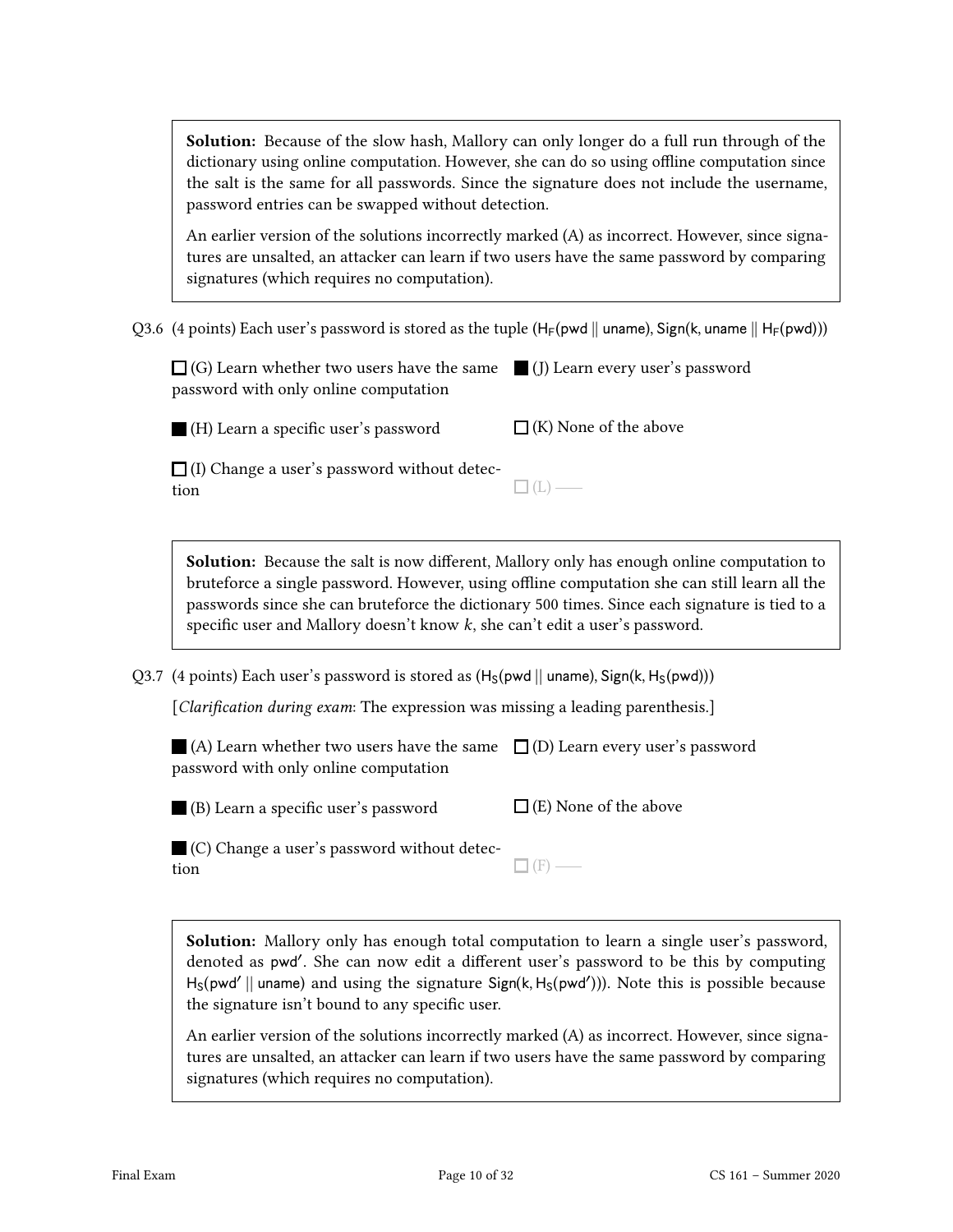Q3.8 (3 points) Describe a DoS attack Mallory can launch against Bob's server if he uses the scheme in Q3.7.

Solution: Basic amplification attack - Mallory makes a bunch of invalid logins which causes Bob to attempt to verify many signatures.

- Q3.9 (3 points) Bob decides to add two-factor authentication to the scheme in Q3.7. Does this change your answer to Q3.7?
	- $\bigcap (A)$  Yes  $\bigcap (B)$  No  $\bigcap (C)$   $\longrightarrow$   $\bigcap (D)$   $\longrightarrow$   $\bigcap (E)$   $\longrightarrow$   $\bigcap (F)$   $\longrightarrow$

Solution: Two factor authentication prevents an attacker from logging in if they know the password, doesn't help with preventing the attacks mentioned previously.

This is the end of Q3. Proceed to Q4 on your answer sheet.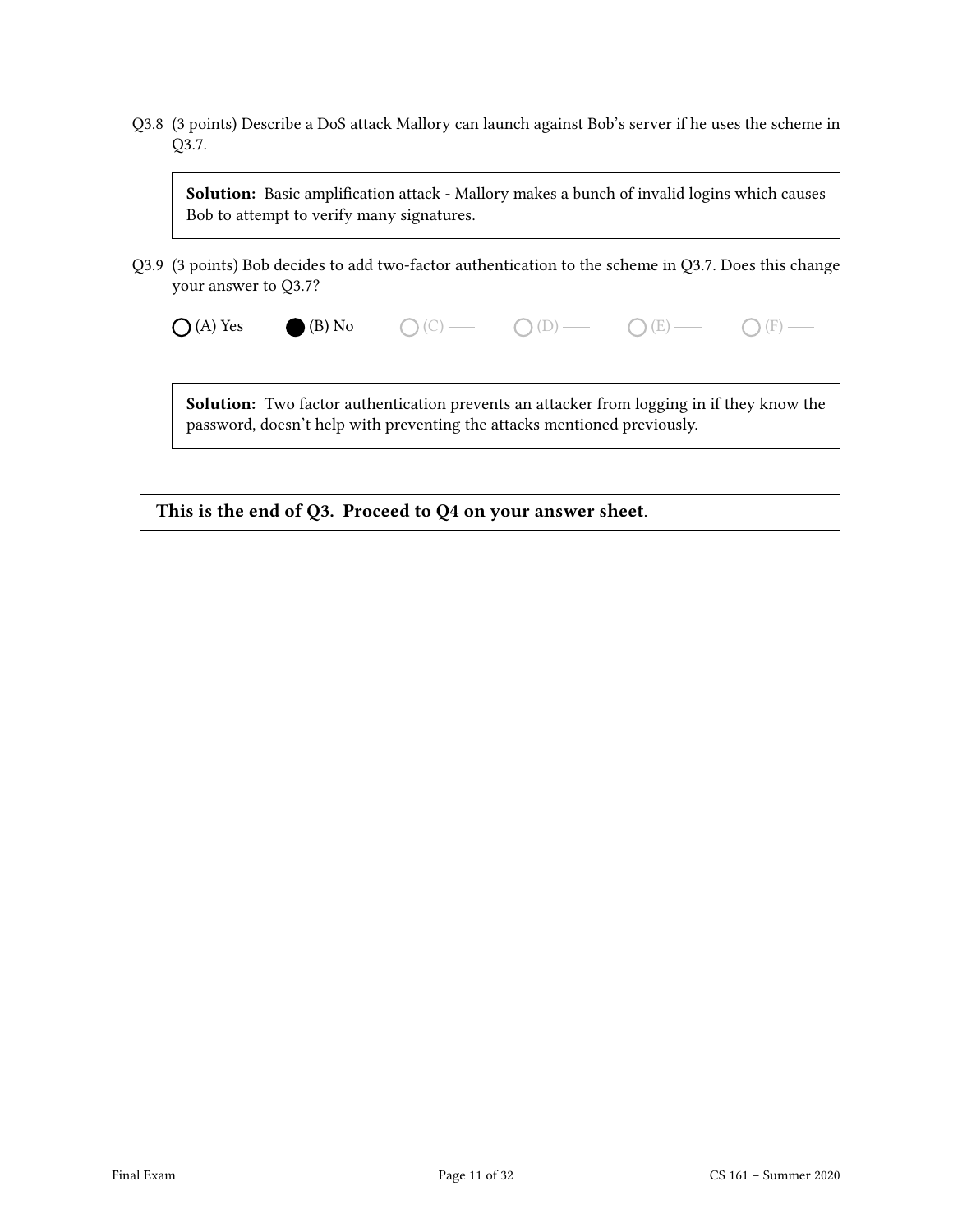### $Q4$  Forwards, Backwards, Left, and Right (16 points) (16 points)

Consider the following properties. The solid part of each timeline denotes the time frame where messages remain confidential, even after Eve, an on-path eavesdropper, steals a key.

• Forward secrecy: If Eve steals a key, past messages remain confidential.





Consider the following modified symmetric encryption schemes where Alice and Bob change their encryption key for each message they send. For each scheme, determine which of the given properties is ensured. Assume that all keys are 128 bits long, and no party will send more than one message in a row.

Q4.1 (4 points) Alice and Bob increment their shared key k by 1 for each new message, so  $k' = k + 1$ .

| $\Box$ (A) Forward secrecy      | $\Box$ (D) Weak backward secrecy     |
|---------------------------------|--------------------------------------|
| $\Box$ (B) Backward secrecy     | $\blacksquare$ (E) None of the above |
| $\Box$ (C) Weak forward secrecy | $\Box$ (F) —                         |

<span id="page-11-0"></span> $2$ Weak forward secrecy in practice requires that Eve be able to MITM past communication before key compromise, rather than just eavesdropping.

<span id="page-11-1"></span><sup>&</sup>lt;sup>3</sup>This is a coined term for the purposes of this question.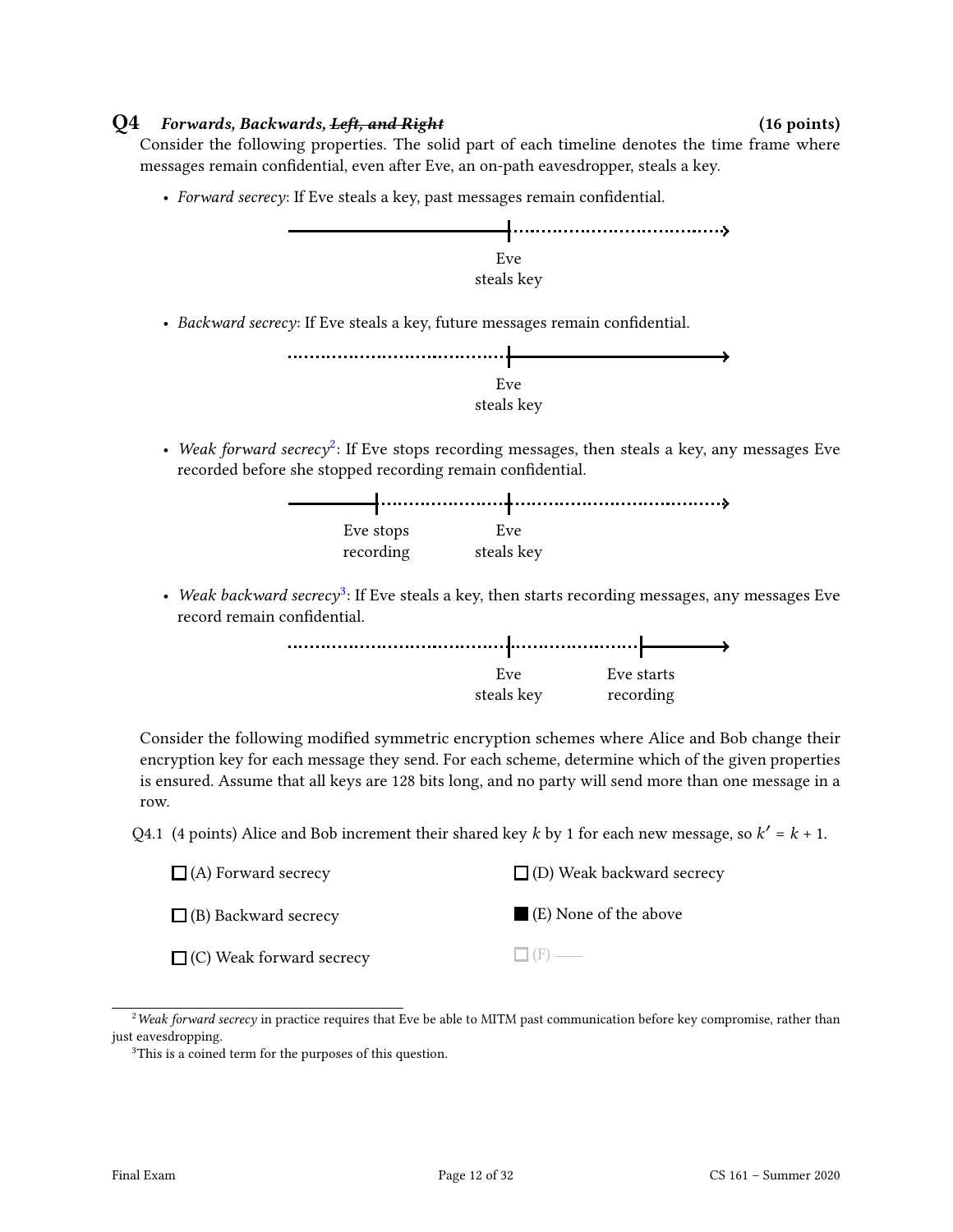Solution: Eve can increment and decrement her stolen key in order to attain both past and future keys.

Q4.2 (4 points) Alice and Bob's current shared key is  $k$ . For each new message, the sender generates a small, 8-bit random number  $n$  and attaches it to the message before encryption. The next message will be encrypted under key  $k' = k \bigoplus \text{PRG}(n)$ [:128], where PRG is a secure PRG.

| $\Box$ (G) Forward secrecy      | $\Box$ (J) Weak backward secrecy |
|---------------------------------|----------------------------------|
| $\Box$ (H) Backward secrecy     | $(K)$ None of the above          |
| $\Box$ (I) Weak forward secrecy | $\Box(L)$                        |

**Solution:** Even though the amount that the key is incremented each time is encrypted, the seed space is small enough for Eve to search through all possible future keys even without access to past or future messages.

Q4.3 (4 points) Alice and Bob's current shared key is  $k$ . For each new message, the sender generates a new symmetric key  $k^\prime$  and attaches it to the message before encryption. The next message will be encrypted under k'.

| (A) Forward secrecy                     | (D) Weak backward secrecy    |
|-----------------------------------------|------------------------------|
| $\Box$ (B) Backward secrecy             | $\Box$ (E) None of the above |
| $\blacksquare$ (C) Weak forward secrecy | $\Box$ (F) —                 |

Solution: If Eve has accesses to all messages, she also has access the key for the next message  $k'$ , allowing her to decrypt future messages as long as she records every message. She also still has no way of determining what the keys for the previous messages are, since they are randomly generated and have no relation to the given message.

An earlier version of the solutions incorrectly marked A, B, D as the correct answers.

Q4.4 (4 points) For each new message, Alice and Bob conduct Diffie-Hellman key exchange to generate a new symmetric key.

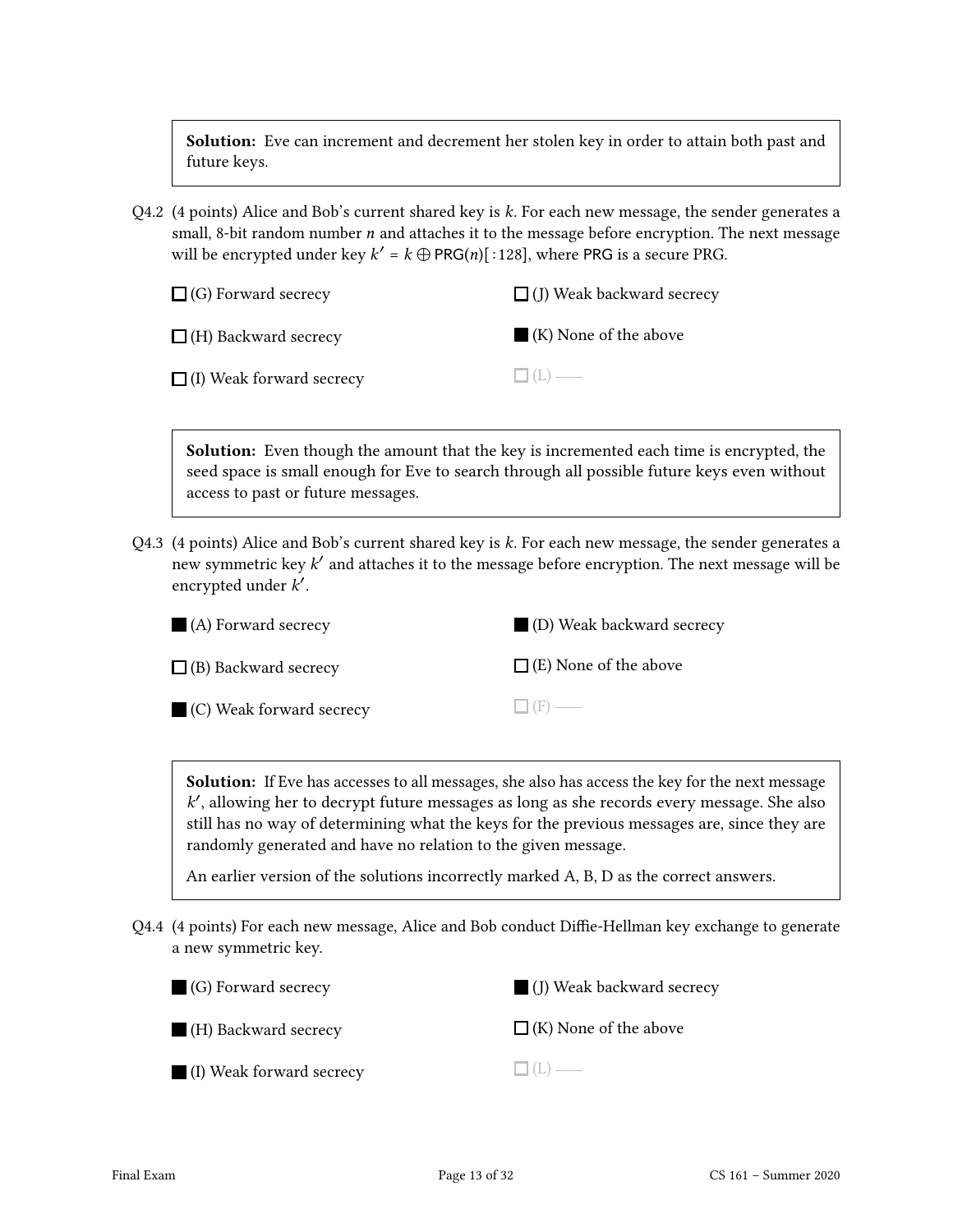Solution: An on-path attacker cannot learn the value of the shared key in Diffie-Hellman key exchange. Since a new Diffie-Hellman shared key is generated for every message, even if Eve steals the key for one message, she knows nothing about any messages before or after that message.

This is the end of Q4. Proceed to Q5 on your answer sheet.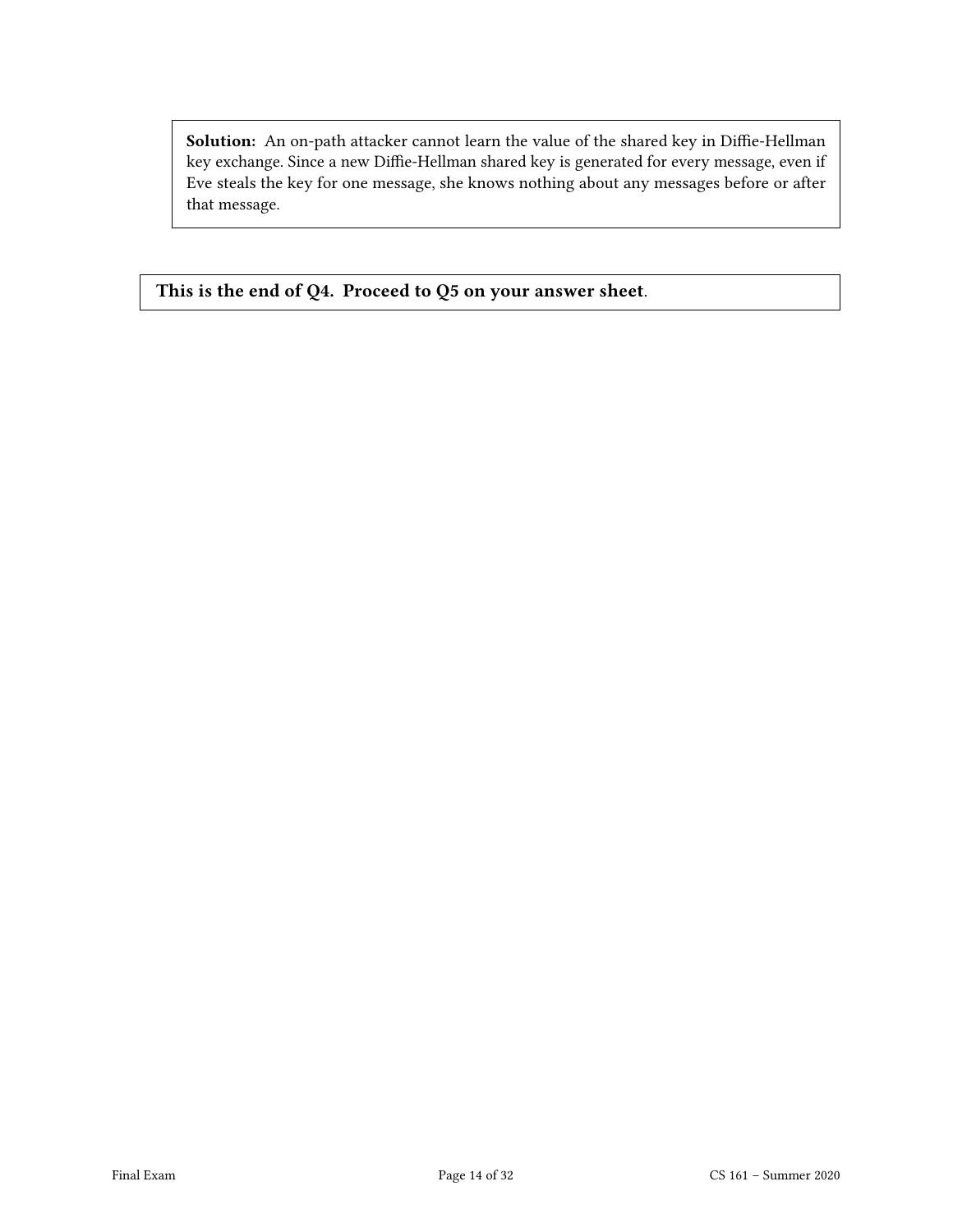# Q5 EvanBotOS (25 points)

EvanBot is building a new OS and wants to defend against buffer overflow attacks. Bot decides to use cryptography to secure values on the stack.

Assume any cryptography is executed separately and securely by the OS. This means that any cryptographic operations do not count as function calls on the program's stack, and the attacker cannot see the operations being executed. Also, unless otherwise stated, any MACs or hashes generated are stored separately in the OS, not on the stack.

Assume stack canaries are four random bytes (no null byte). Assume the OS has a secret key  $k$  that is unknown to any attacker.

For each part, mark which scheme is more secure (would defend against more buffer overflow attacks), or if both schemes would defend against the same set of attacks.

 $[Clarification during exam: For each scheme, unless otherwise specified all memory safety defenses are$ disabled.]

Q5.1 (3 points) Scheme A: When a function is called, push a random stack canary to the stack. Also, generate a MAC on the canary value using  $k$ . Before the function returns, in addition to checking that the canary is the same, also verify the canary with the MAC.

Scheme B: No cryptography, stack canaries are enabled, WˆX and ASLR are disabled.

| $\bigcap (A)$ Scheme A | $\bullet$ (C) The same | $O(E)$ —        |
|------------------------|------------------------|-----------------|
| $\bigcap$ (B) Scheme B | $O(D)$ —               | $\bigcap$ (F) — |

Solution: Any exploit on Scheme B would need to have the canary value be unchanged before the function returns (either by overwriting the canary with itself, writing around the canary, or brute-forcing the canary). If the canary value is unchanged, using a MAC on the canary won't detect an exploit that changes other parts of the stack.

A bug in this question was discovered during the exam. For Scheme B, in practice, most compilers generate one stack canary per program, and the canary value is the same for every function. (We did not explicitly cover this in lecture this semester.) However, the wording of this question suggests that in Scheme A, the stack canaries are different for every function in one program. Under this interpretation, Scheme A would be better, since it does not reuse stack canaries. For this reason, we accepted Scheme A as an alternate valid answer.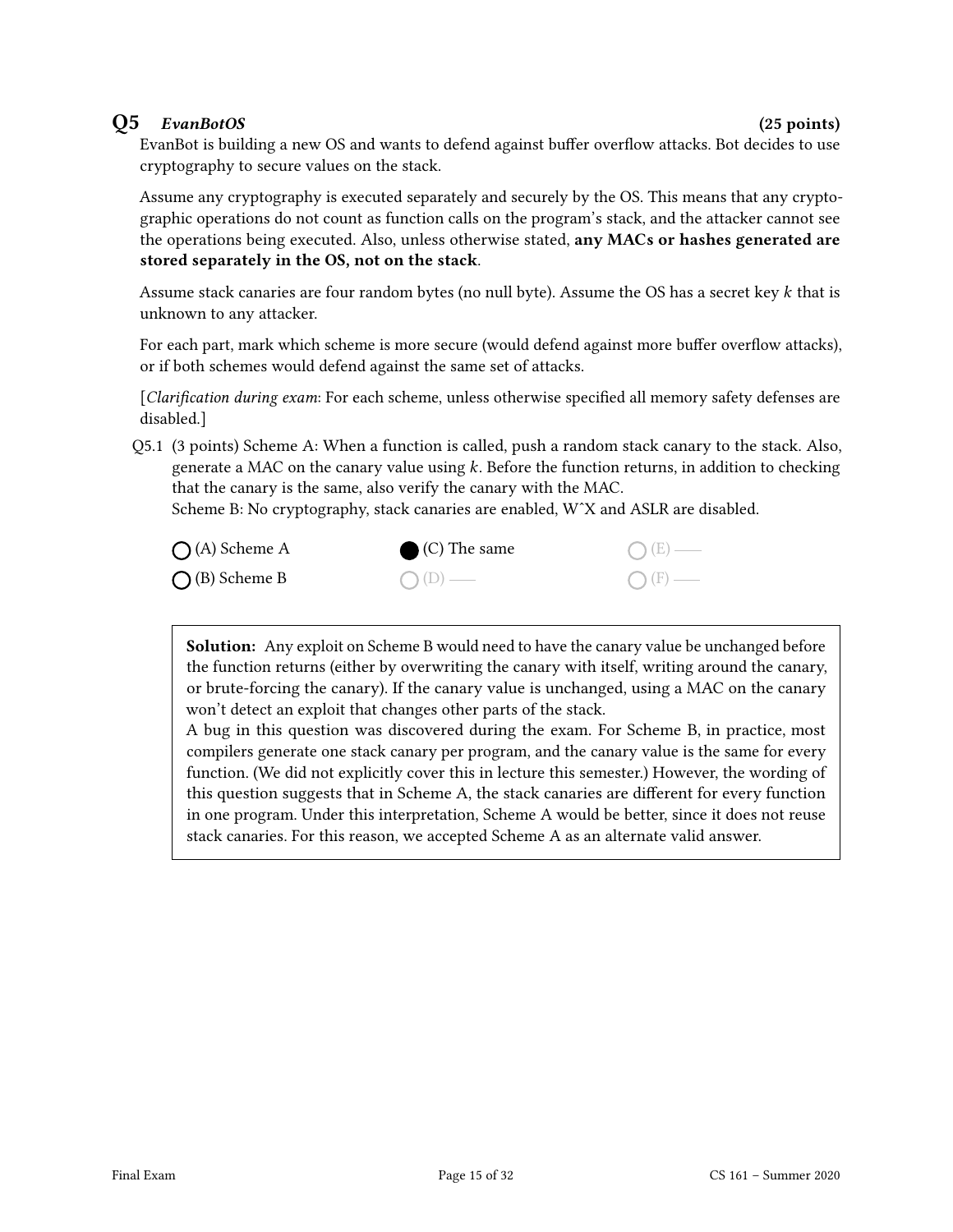Q5.2 (3 points) Scheme A: When a function is called, encrypt a randomly-generated stack canary using k. Push the encrypted canary onto the stack. Before the function returns, decrypt the stack canary and verify that it is unchanged.

Scheme B: No cryptography, stack canaries are enabled, WˆX and ASLR are disabled.

| $\bigcap$ (G) Scheme A  | (I) The same | $\bigcap (K)$ — |
|-------------------------|--------------|-----------------|
| $\bigcirc$ (H) Scheme B | $O(J)$ —     | $O(L)$ —        |

**Solution:** Both schemes are powerless against exploits that don't involve the canary or write around the canary. For exploits involving the canary, the encryption step doesn't add any extra security - from the attacker's perspective, the canary is still four random bytes that need to be left unchanged (by overwriting them with itself or brute-forcing). This subpart has the same bug as the subpart above. We accepted Scheme A as an alternate

valid answer.

Q5.3 (3 points) Scheme A: When a program is first started, generate a signature on every page of the memory space using  $k$ . If the program tries to execute any instructions in memory, check that the page where the instruction is stored is correctly signed.

Scheme B: No cryptography, W^X is enabled, stack canaries and ASLR are disabled.

| $\bigcap$ (A) Scheme A | $\bigcirc$ (C) The same | $O(E)$ —        |
|------------------------|-------------------------|-----------------|
| $\bigcap$ (B) Scheme B | $O(D)$ —                | $\bigcap$ (F) — |

Solution: Scheme A prevents any data written into memory from being executed (because it won't be signed). This is equivalent to the functionality of the WˆX bit.

Q5.4 (3 points) Scheme A: When a function is called, using a cryptographic hash  $H$ , hash the RIP, and push the value of the hash onto the stack. Before the function returns, verify that the RIP still hashes to the same value.

Scheme B: When a function is called, generate a MAC on the RIP using  $k$ , and push the value of the MAC onto the stack. Before the function returns, verify the RIP with the MAC. Assume that the hash and the MAC are the same length.

| $\bigcap$ (G) Scheme A | $\bigcap$ (I) The same | $\bigcap (K)$ — |
|------------------------|------------------------|-----------------|
| (H) Scheme B           | $\bigcirc$ (J) —       | $O(L)$ —        |

Solution: Scheme A doesn't provide any extra protection because an attacker can hash the malicious RIP and overwrite the original hash with the hash of the malicious RIP. In Scheme B, the attacker cannot forge a MAC for the RIP because the attacker doesn't have the value of  $k$ .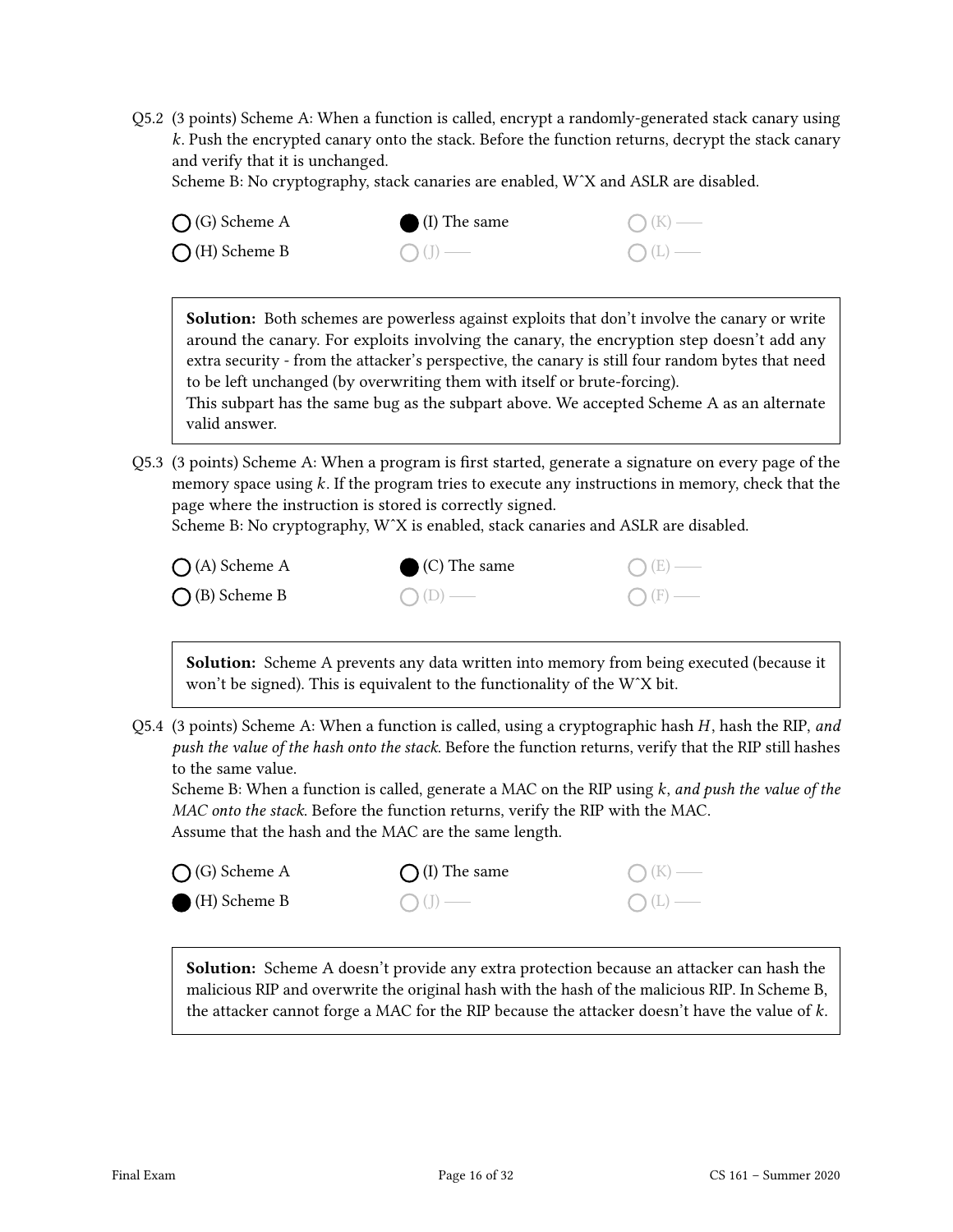Q5.5 (5 points) Consider Scheme A from the previous part. Briefly explain how you might create an exploit for Scheme A that overwrites the RIP. Assume you can debug only the vulnerable program with GDB, and you cannot access the OS-level cryptography operations.

 $\bigcap (A) \longrightarrow \bigcap (B) \longrightarrow \bigcap (C) \longrightarrow \bigcap (D) \longrightarrow \bigcap (E) \longrightarrow \bigcap (F) \longrightarrow$ Solution: As above, just hash the malicious RIP and overwrite the original hash with the hash of the malicious RIP. Q5.6 (3 points) Scheme A: When a function is called, encrypt the RIP with a one-time pad, where the pad is a static value stored in the OS. (The pad value does not change when you rerun the program.) Before the function returns, decrypt the RIP and jump to that location. Scheme B: No cryptography, stack canaries are enabled, WˆX and ASLR are disabled.  $\bigcap$  (G) Scheme A (H) Scheme B  $\bigcap$  (I) The same  $\bigcap$  (I) —  $\bigcap$  (K) —  $\bigcap(L)$  — **Solution:** OTP with key reuse is insecure, so it's equivalent to not using any defenses at all. Q5.7 (5 points) Consider Scheme A from the previous part. In 2-3 sentences, explain how you might create an exploit for Scheme A that overwrites the RIP. Assume you can debug only the vulnerable program with GDB, and you cannot access the OS-level cryptography operations.  $\bigcap (B)$  (C)  $\bigcap (C)$  (D)  $\bigcap (E)$  (E)  $\bigcap (F)$  (F) **Solution:** In GDB, overwrite the RIP with 0x00000000. This will cause the program to try and jump to PAD ⊕ 0x00000000 = PAD. Now that you know the pad, just XOR the desired address with the pad when performing the exploit. Note that solutions that don't overwrite the RIP with a known value will not work, since the RIP is encrypted with the OTP, and even if you ran the program twice, you would only see the same encrypted RIP twice.

An alternate solution is to disassemble the entire set of instructions, look for a call instruction that calls the currently executing function, and then deduce the value of RIP based on where the call instruction is located. But this would take a lot of trial-and-error, especially if the currently executing function is called several times.

This is the end of Q5. Proceed to Q6 on your answer sheet.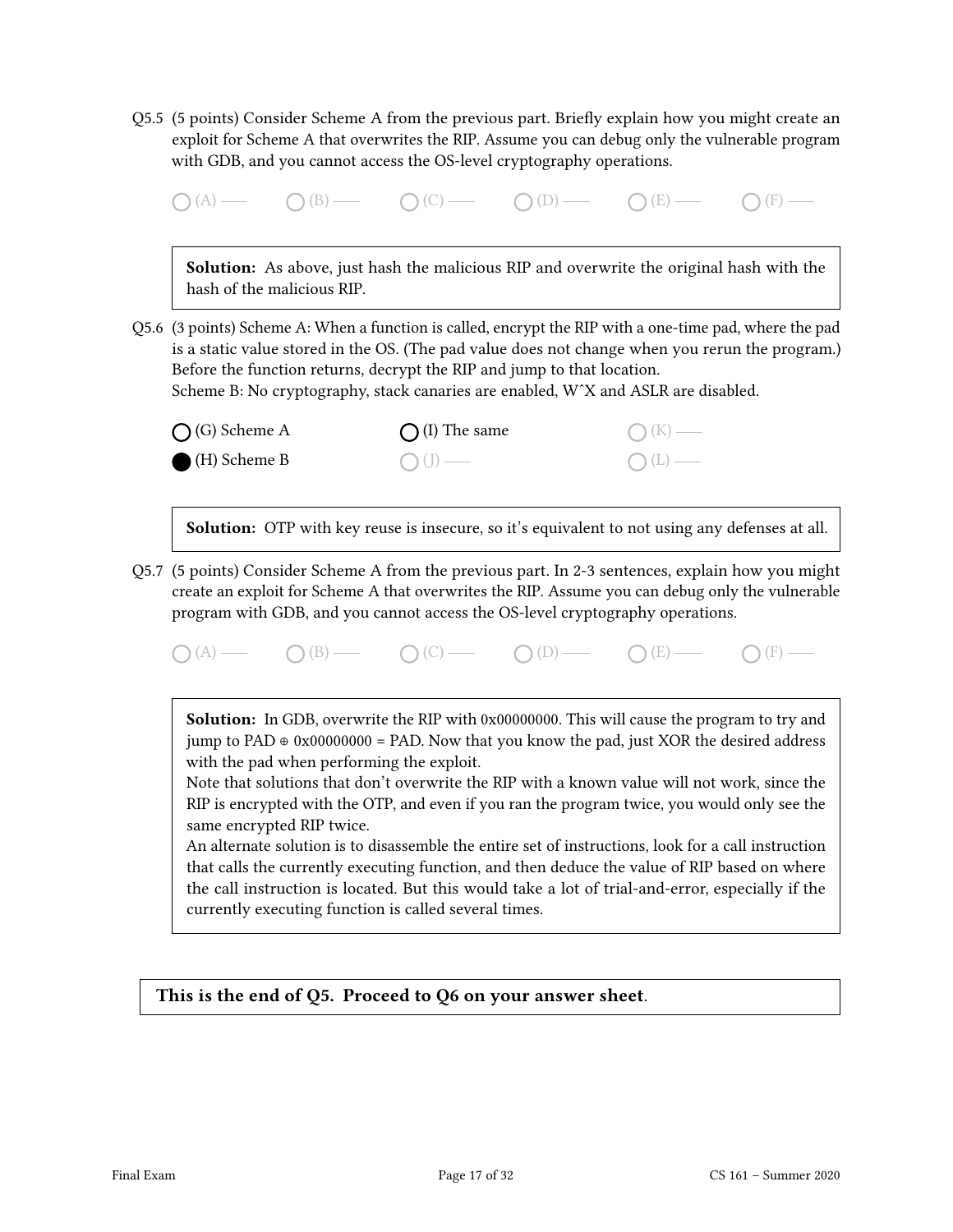### Q6 DNS over TCP (20 points)

Standard DNS uses UDP to send all queries and responses. Consider a modified DNS that instead uses TCP for all queries and responses.

Q6.1 (3 points) Which of the following does DNS over TCP guarantee against a man-in-the-middle attacker? Select all that apply.

| $\Box$ (A) Confidentiality | $\Box$ (C) Authenticity | $\Box$ (E) — |
|----------------------------|-------------------------|--------------|
| $\Box$ (B) Integrity       | (D) None of the above   | $\Box$ (F) — |

Solution: TCP has no cryptographic guarantees, so a MITM attacker can read and modify any message.

Q6.2 (3 points) Compared to standard DNS, does DNS over TCP defend against more attacks, fewer attacks, or the same amount of attacks against an on-path attacker?

| $\bigcirc$ (G) More attacks                            | $\bigcap$ (I) Fewer attacks | $\bigcap (K)$ — |
|--------------------------------------------------------|-----------------------------|-----------------|
| $\bigcirc$ (H) Same amount of attacks $\bigcirc$ (J) — |                             | $\bigcap(L)$ —  |

Solution: An on-path attacker can see all relevant header fields in TCP and UDP, so they only need to win the race against the legitimate response in both standard DNS and DNS over TCP.

Q6.3 (5 points) What fields does an off-path attacker **not know** and need to guess correctly to spoof a response in DNS over TCP? Assume source port randomization is enabled. Select all that apply.

| $\blacksquare$ (A) TCP sequence numbers | $\Box$ (C) Recursive resolver port $\Box$ (E) DNS NS records |                              |
|-----------------------------------------|--------------------------------------------------------------|------------------------------|
| $\Box$ (B) Name server port             | $\Box$ (D) DNS A records                                     | $\Box$ (F) None of the above |

Solution: To spoof a TCP packet, the off-path attacker needs to guess the TCP sequence numbers and the randomized resolver port (source port). The name server port (destination port) is public and well-known. The DNS records can be anything the attacker wants, so there is nothing to guess there.

Q6.4 (3 points) Is the Kaminsky attack possible on DNS over TCP? Assume source port randomization is disabled.

 $\bigcap$  (G) Yes, because the attacker only needs to guess the DNS Query ID



 $\bigcap$  (I) No, because the attacker cannot force the victim to generate a lot of DNS over TCP requests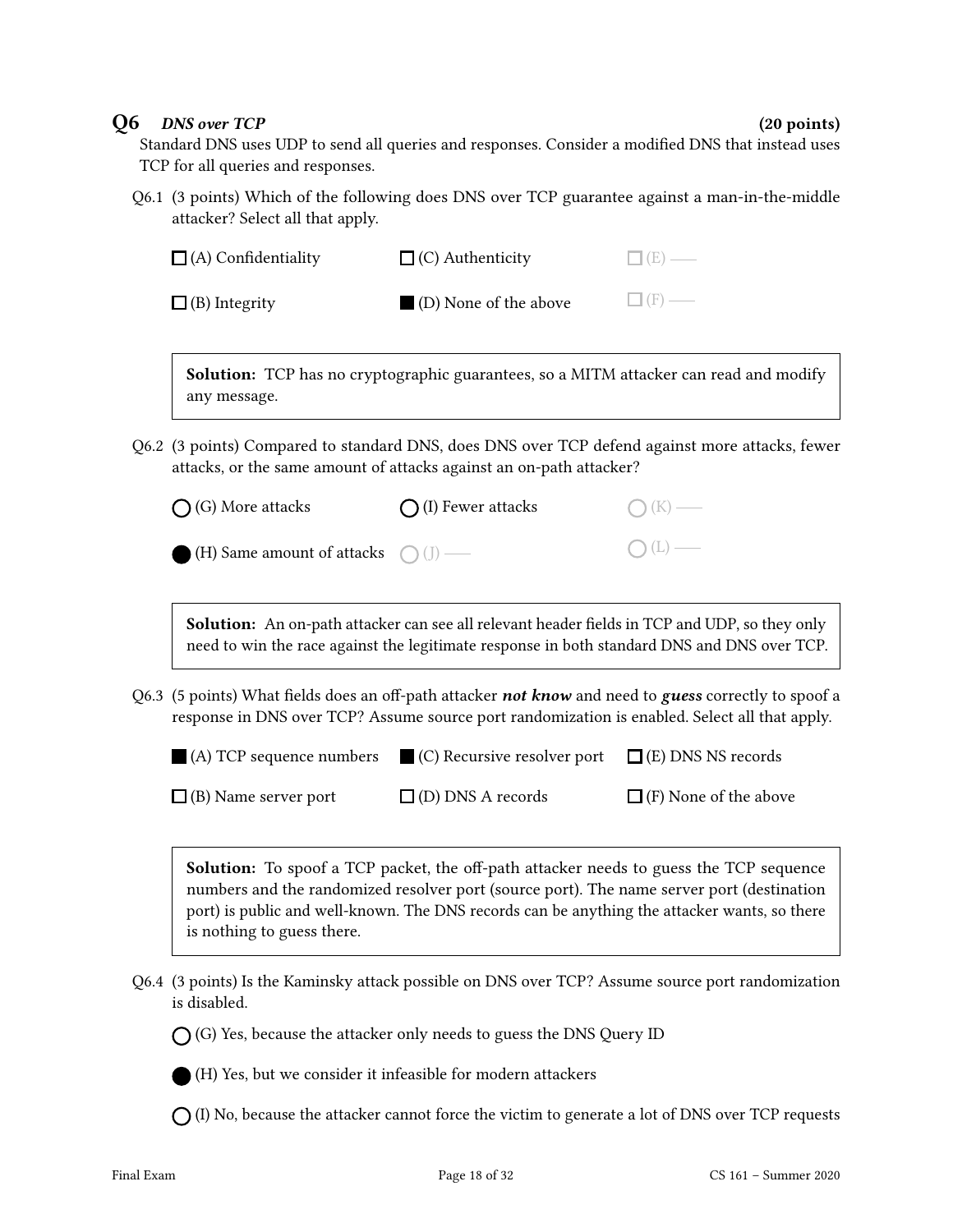$\bigcap$  (J) No, because TCP has integrity guarantees

 $\bigcap (K)$  —  $\bigcap(L)$  —  $\bigcap (M)$  —

> Solution: The attacker would have to guess at least 32 bits of sequence numbers, which is the same defense as source port randomization in standard DNS.

Q6.5 (3 points) Recall the DoS amplification attack using standard DNS packets. An off-path attacker spoofs many DNS queries with the victim's IP, and the victim is overwhelmed with DNS responses.

Does this attack still work on DNS over TCP?

 $\bigcap$  (A) Yes, the attack causes the victim to consume more bandwidth than the standard DNS attack

 $\bigcap$  (B) Yes, the attack causes the victim to consume less bandwidth than the standard DNS attack

 $\bigcap$  (C) No, because the DNS responses no longer provide enough amplification

(D) No, because the attacker cannot force the server to send DNS responses to the victim

 $\bigcap (E)$  —

 $\bigcap$  (F) —

Solution: To force the victim to receive a DNS response, the attacker would need to initiate a TCP connection that looks like it's from the victim. However, an off-path attacker cannot do this, since they cannot see the SYN-ACK response sent to the victim.

Q6.6 (3 points) What type of off-path DoS attack from lecture is DNS over TCP vulnerable to, but standard DNS not vulnerable to? Answer in five words or fewer.

Solution: TCP SYN Flooding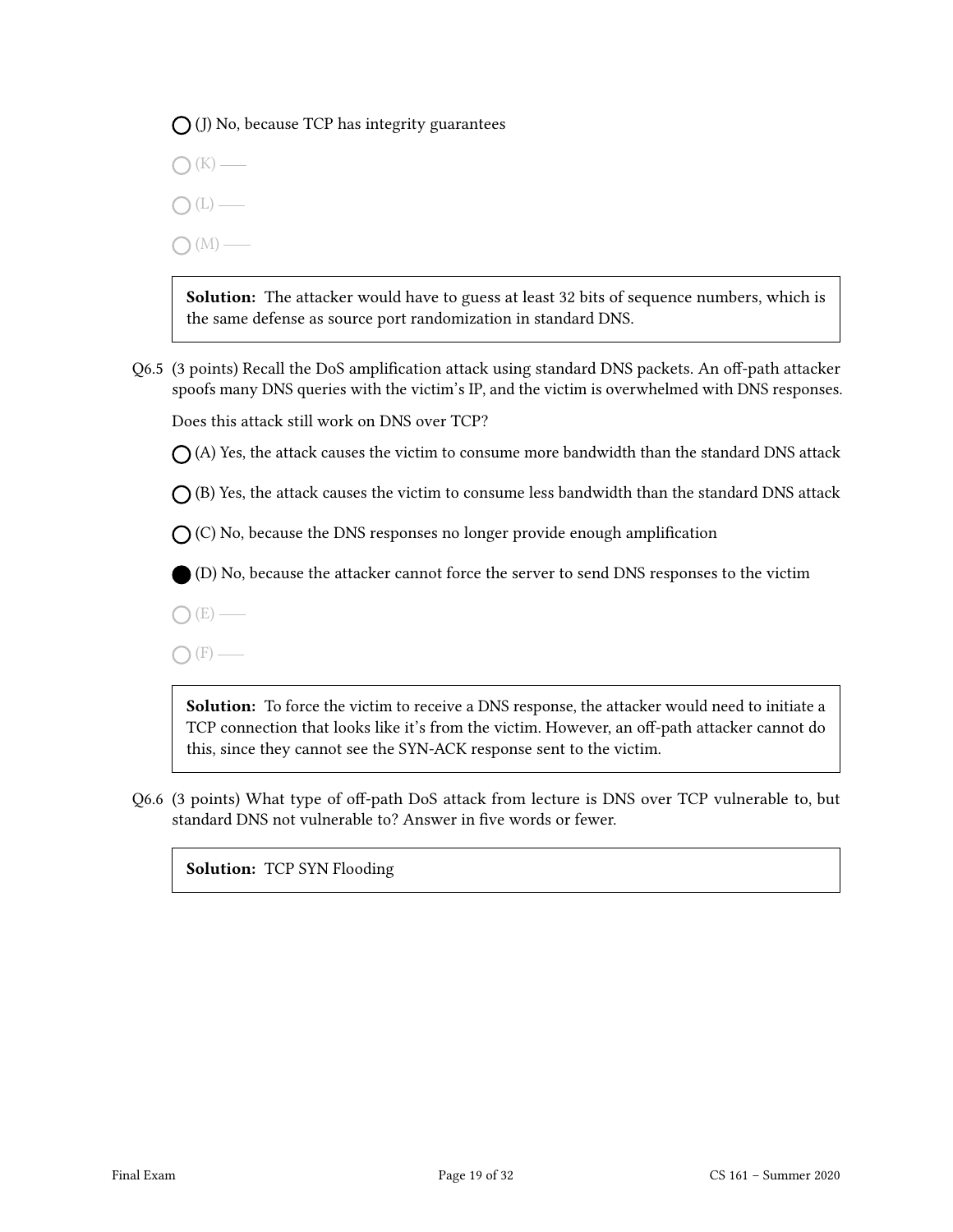# $Q7 \quad I(T)C(P)$  You (26 points)

EvanBot builds a new course feature that sends announcements to students over TCP. To receive announcements, a student initiates a TCP connection with the server. The server sends the announcements and terminates the connection.

Q7.1 (3 points) Assuming that no adversaries are present, which of the following does communication over a TCP connection guarantee? Select all that apply.

(A) That both the server and client can detect if a particular announcement needs to be resent

 $\blacksquare$  (B) That different announcements are delivered in the same order they were sent in

 $\Box$  (C) That announcements are delivered using the most efficient path through the internet

 $\Box$  (D) None of the above

 $\Box$  (E) —

 $\Box$  (F) —

**Solution:** TCP guarantees that messages will be retransmitted until they are successfully delivered, and that messages will be delivered in the correct order. TCP makes no guarantees about what path a packet takes through the Internet.

Q7.2 (3 points) When only an on-path adversary is present, which of the following does communication over a TCP connection guarantee? Select all that apply.

 $\Box$  (G) That both the server and client can detect if a particular announcement needs to be resent

 $\Box$  (H) That different announcements are delivered in the same order they were sent in

 $\Box$  (I) That announcements are delivered using the most efficient path through the internet

- (J) None of the above
- $\Box$ (K) —
- $\Box$ (L) —

Solution: An on-path attacker has access to the TCP sequence numbers, so they can inject arbitrary messages. Since the attacker can interfere with all messages, TCP no longer has any guarantees about message delivery. TCP still makes no guarantees about what path a packet takes through the Internet.

Q7.3 (3 points) Suppose that EvanBot instead sends announcements over UDP. Assuming that no adversaries are present, which of the following might happen? Select all that apply.

(A) Students might not receive some announcements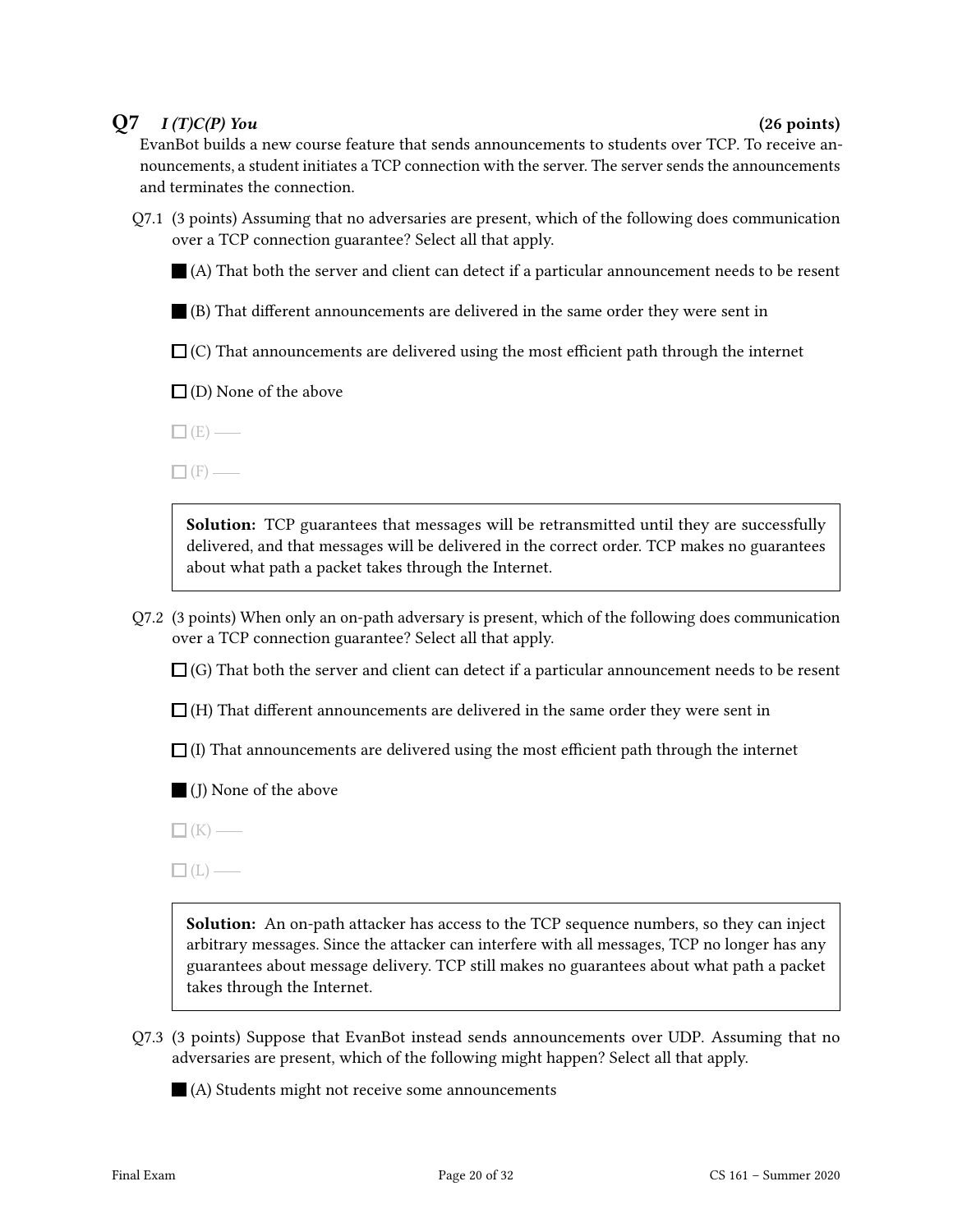(B) Students might receive the announcements more quickly

 $\blacksquare$  (C) The server might not detect some errors which it would have had it been using TCP

 $\square$  (D) None of the above

 $\Box$  (E) —

Solution: UDP no longer guarantees delivery, so some announcements might not be delivered. However, UDP does not require a handshake at the beginning, so announcements can be delivered more quickly. UDP has no guarantees about what order announcements arrive in, so the server will no longer detect if packets arrive out of order.

EvanBot realizes that the server is sending messages to the student, but the student only responds with ACKs and never sends any messages after the initial handshake. They design a Half TCP protocol which provides TCP's properties for communications from the server to the student, but not for communications from the student to the server. This is accomplished using a modified version of the standard three step handshake pictured below.



 $Q7.4$  (5 points) Some sequence numbers are no longer necessary in Half TCP. Which fields **do not** need to be transmitted? Select all that apply.

| $\Box$ (G) The sequence number in the SYN packet $\Box$ (J) The sequence number in the ACK packet   |  |
|-----------------------------------------------------------------------------------------------------|--|
| $\Box$ (H) The sequence number in the SYN-ACK $\Box$ (K) The ACK number in the ACK packet<br>packet |  |

(I) The ACK number in the SYN-ACK packet  $\Box$  (L) None of the above

Solution: The key insight here is that because the student isn't sending messages to the server, the student's sequence numbers are no longer necessary. The SYN and ACK packets are sent from the student to the server, so their sequence numbers are no longer necessary. The SYN-ACK packet is sent from the server to the student, so its ACK number is no longer necessary.

An earlier version of the solutions incorrectly marked H, K as the set of correct answers. When revising the exam, we changed the question to be "which fields **do not** need to be transmitted,"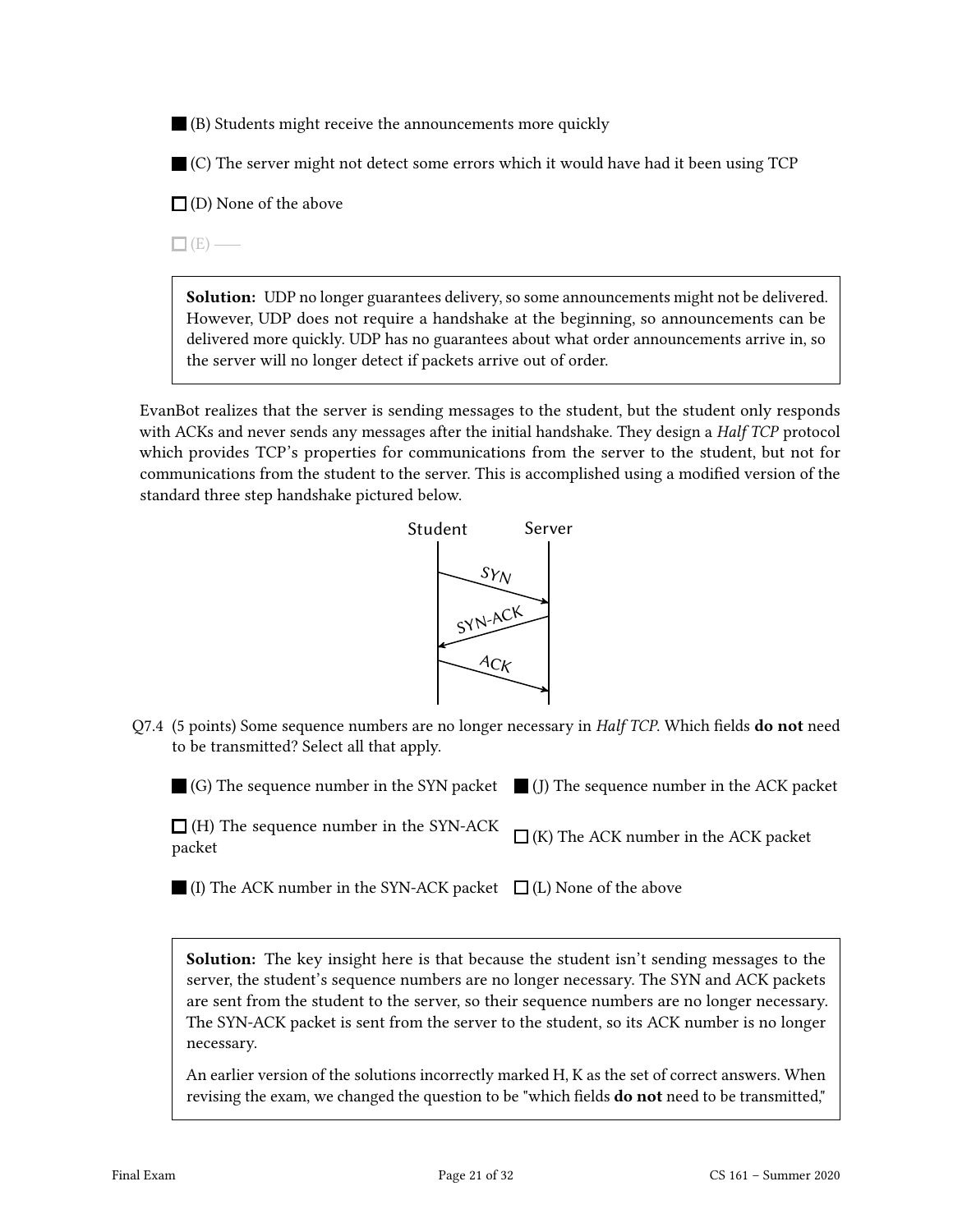which caused the set of correct answers to be inverted.

Q7.5 (3 points) Which of these are consequences of moving from TCP to *Half TCP* for this application? Select all that apply.

 $\Box$ (A) The student will no longer receive announcements in the correct order

 $\blacksquare$  (B) The server will not have to keep track of as much state

 $\Box$  (C) The student will not have to keep track of as much state

 $\Box$  (D) None of the above

 $\Box$  (E) —

 $\Box$  (F) —

Solution: Announcements are sent from the server to the student. We are still using sequence numbers in this direction, so the announcements are still received in the correct order. Because the server and student each only need to keep track of one sequence number instead of two, they both do not need to keep track of as much state.

The 161 staff likes security and decides to use TLS over Half TCP. Assume that the staff server has a valid certificate for their public key.

For each different adversary below, select all attacks which become *easier* when running TLS over Half TCP compared to normal TCP.

 $Q7.6$  (3 points) Off-path adversary

(G) RST Injection Attack

 $\Box$  (H) Interfere with a TLS handshake to learn the master key

 $\Box$  (I) Replay an encrypted command from a previous TLS connection

 $\Box$  (J) None of the above

 $\Box$  (K) —

 $\Box$ (L) —

Q7.7 (3 points) On-path adversary

 $\Box$  (A) RST Injection Attack

 $\square$  (B) Interfere with a TLS handshake to learn the master key

 $\Box$  (C) Replay an encrypted command from a previous TLS connection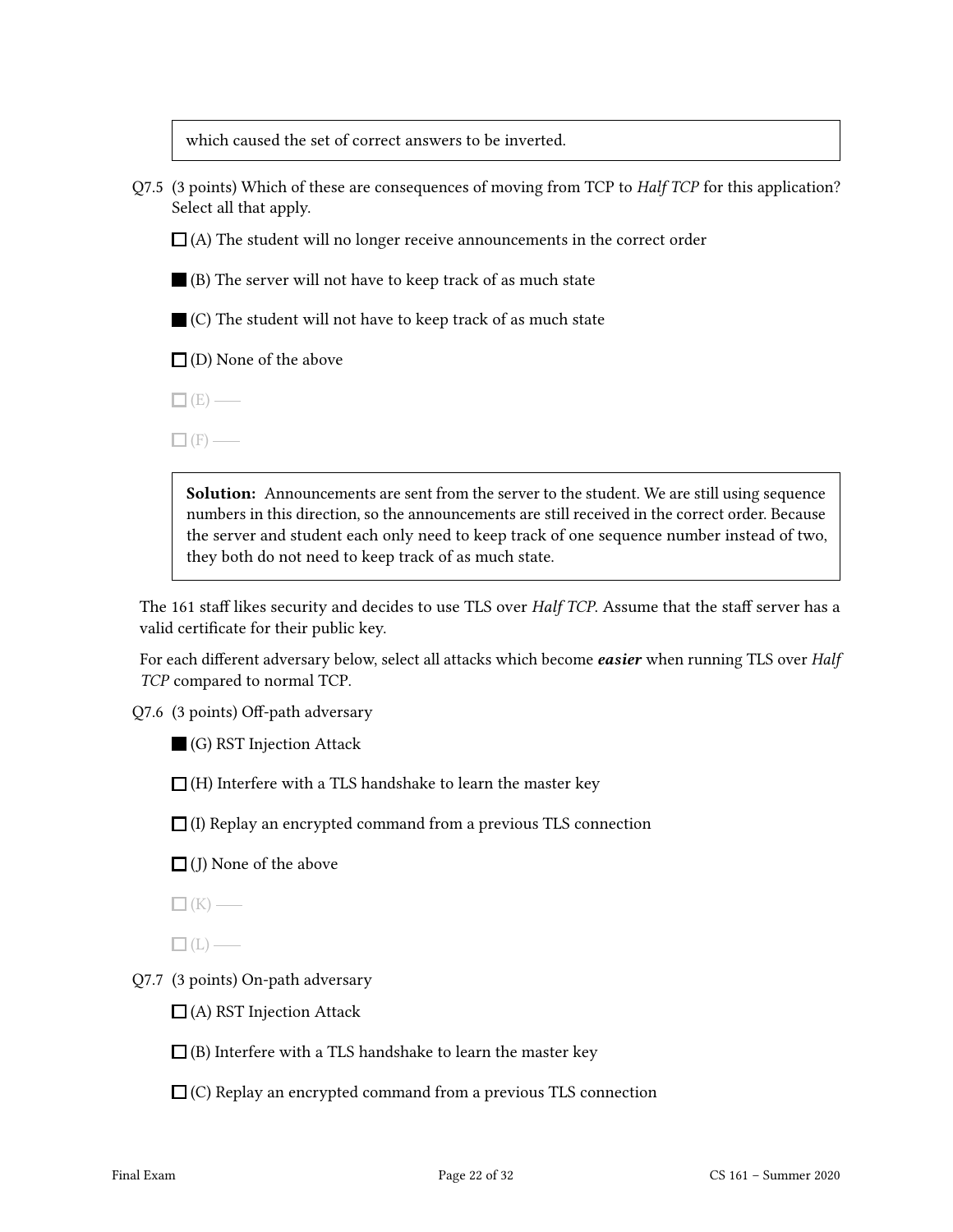## (D) None of the above

 $\Box$  (E) —

 $\Box$ (F) —

Q7.8 (3 points) Man-in-the-middle adversary

 $\Box$  (G) RST Injection Attack

 $\Box$  (H) Interfere with a TLS handshake to learn the master key

 $\Box$  (I) Replay an encrypted command from a previous TLS connection

(J) None of the above

 $\Box$ (K) —

 $\Box (L)$ 

Solution: The key insight here is that attacks on the TLS protocol are not made any easier by using half-TCP, because the cryptographic messages sent between the student and the server are unchanged. The only attack that becomes easier is the RST injection attack for an off-path attacker, since the attacker doesn't need to guess sequence numbers when injecting a RST packet from the student to the server. On-path and MITM attackers can see all sequence numbers, so RST injection is not any easier for them.

This is the end of Q7. Proceed to Q8 on your answer sheet.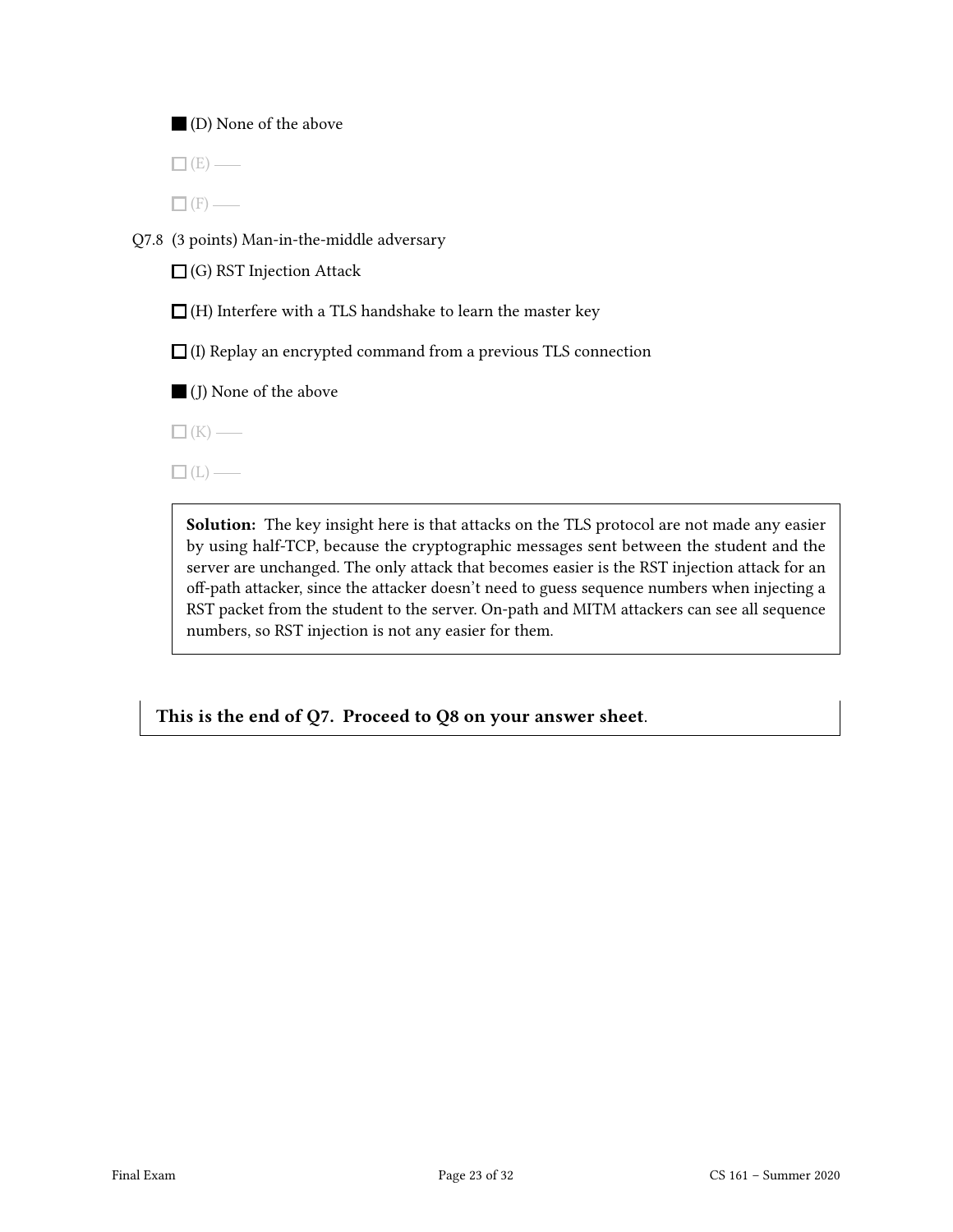### Q8 Election Security (23 points)

The 2020 elections are coming up, and the United States Government has tasked you with securing the nation's voting machines!

Assume election headquarters are in a top-secret, undisclosed site. All incoming network requests pass through a network-based intrusion detection system (NIDS), as well as a firewall. Outside users can only access the server with HTTPS.

Q8.1 (3 points) Which of these attacks are **always** preventable in this setup? Assume the attacker is on-path. Select all that apply.

| $\Box$ (A) RST Injection Attack | ■ (D) None of the Above |
|---------------------------------|-------------------------|
| $\Box$ (B) SQL Injection Attack | $\Box$ (E) —            |
| $\Box$ (C) Reflected XSS Attack | $\Box$ (F) —            |

 $Q8.2$  (3 points) Which of these attacks are **always** preventable in this setup? Assume the attacker is on-path. Select all that apply.

| (G) SYN Flooding Attack        | $\Box$ (J) None of the Above |
|--------------------------------|------------------------------|
| $\Box$ (H) DNS Spoofing Attack | $\Box$ (K) —                 |
| $\Box$ (I) DDoS Attack         | $\Box$ (L) —                 |

### Solution:

- RST Injection Attack HTTPS doesn't prevent RST Injection attacks, so they're still a potential vulnerability
- SQL Injection Attack these attacks are generally application-layer (so transport-layer security and firewalls don't protect against them)
- Reflected XSS Attack same reasoning as above. Additionally, even if NIDS were capable of detecting these over HTTP, it wouldn't be able to see any payloads under HTTPS.
- SYN Flooding Attack these attacks are preventable using SYN Cookies!
- DNS Spoofing Attack none of the defenses prevent DNS Spoofing
- DDoS Attack not much a NIDS can do here, unfortunately
- Q8.3 (3 points) An attacker injects malicious code on a server inside the election headquarters that changes all submitted votes to one candidate. Which detection system is best suited to defend against this attacker?

| $(A)$ HIDS | $\bigcap$ (C) Firewall | $O(E)$ — |
|------------|------------------------|----------|
| (B) NIDS   | $O(D)$ —               | $O(F)$ — |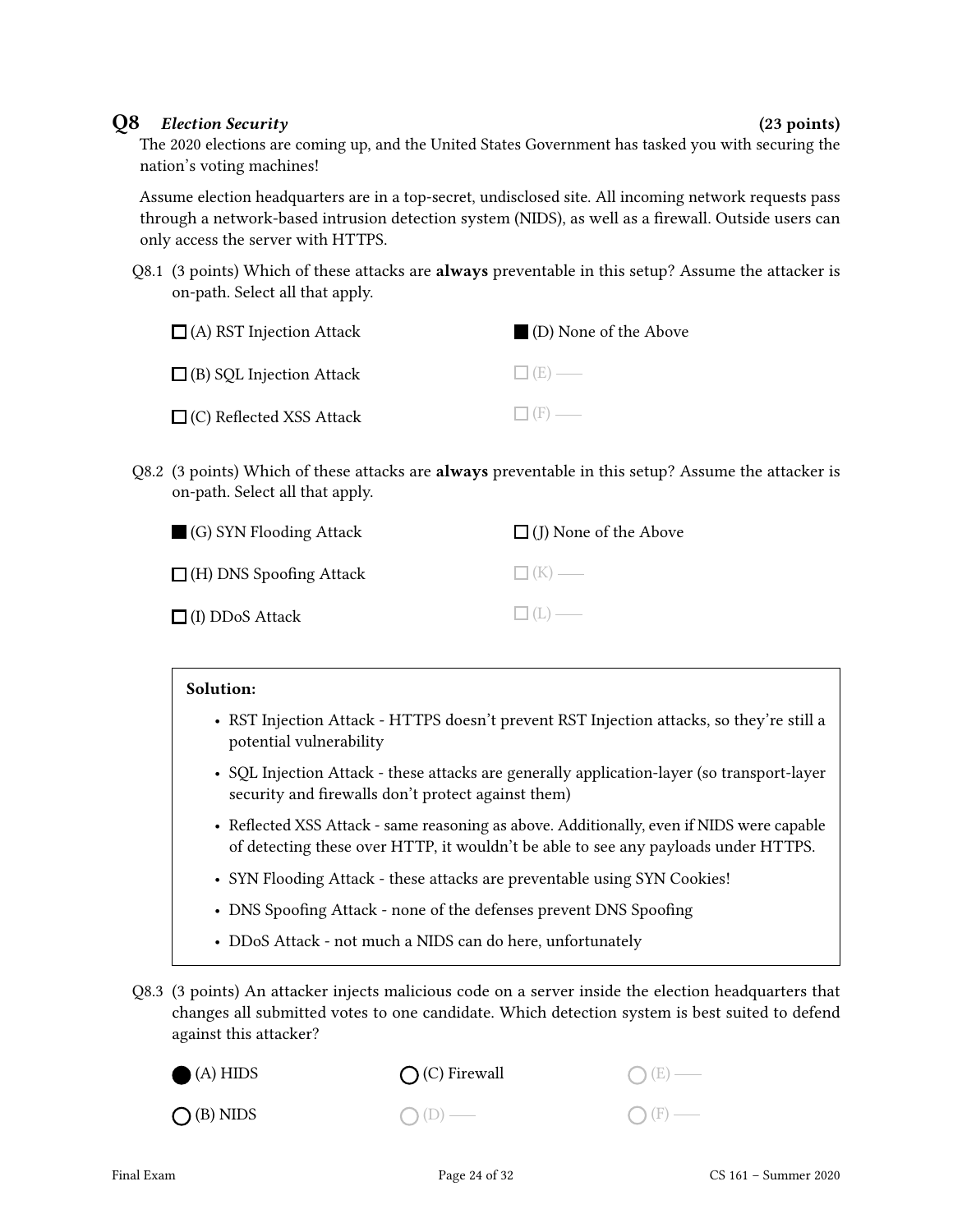Solution: Only a host-based system would be able to detect and/or prevent this attack from happening!

Q8.4 (3 points) An attacker realizes that the ballot boxes are running a vulnerable version of Linux, and uses a previously-known buffer overflow exploit. Which detection method is best suited to defend against this attacker?

| $\bigcap$ (G) Anomaly-Based Detection       | $\bigcap$ (J) Behavioral-Based Detection |
|---------------------------------------------|------------------------------------------|
| (H) Signature-Based Detection               | $\bigcap (K)$ —                          |
| $\bigcap$ (I) Specification-Based Detection | $\bigcap (L)$                            |

Solution: Signature-based detection approaches are primarily responsible for catching known attacks!

Q8.5 (5 points) Ben, a computer scientist at the top-secret site, has a HIDS installed on his work laptop. He decides to sign into his personal email account, claiming that HTTPS will protect the government from seeing his emails. Is he correct? Justify your answer in 1–2 sentences.

| $\bigcirc$ (A) Yes | $O(D)$ — |
|--------------------|----------|
| $\bigcirc$ (B) No  | $O(E)$ — |
| $O(C)$ —           |          |

Solution: Host-based intrusion detection systems are capable of reading data inbound/outbound HTTPS connections, so Ben's use of HTTPS doesn't really help him here.

We also accepted yes as an answer if it was justified by claiming he could use an email client that the HIDS didn't have access to

Q8.6 (3 points) You're discovered that an attacker has managed to connect to a service running inside our network from IP Address 5.6.7.8 and is in the process of performing a DoS attack! Write a stateful firewall rule to block all traffic originating from the attacker. Our service is running on IP address 1.2.3.4 (port 443).

**Solution:** drop  $*$  5.6.7.8 : $*$ /ext -> 1.2.3.4 :443/int

- Q8.7 (3 points) You've received a tip that attackers have devised a plan to spoof ballot submissions. Here's the information that your source provides:
	- 20 out of every 100 submissions are malicious.
	- The cost to investigate an incorrectly flagged submission is \$5.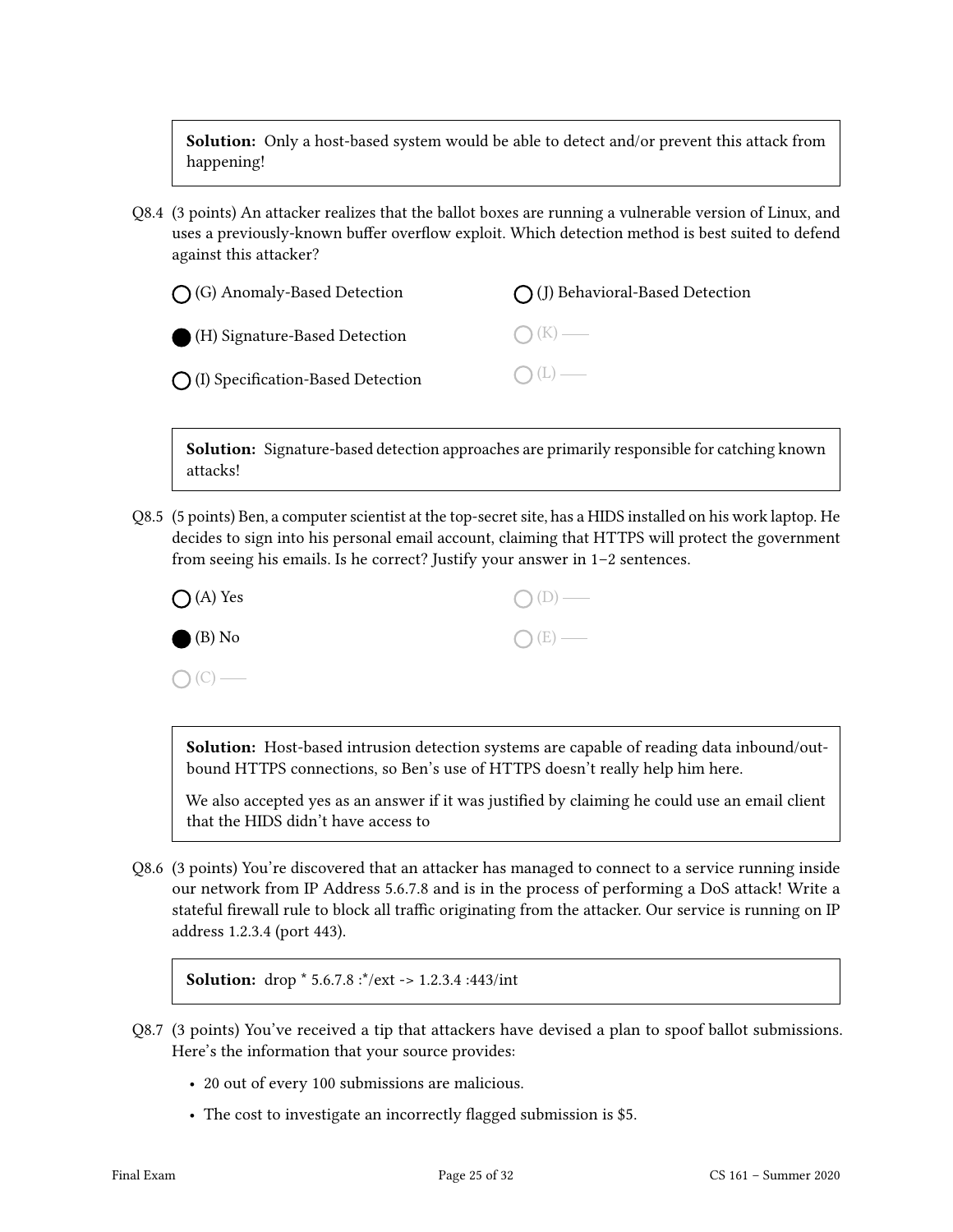• The cost of letting a spoofed submission through is \$50.

You're offered two different intrusion detection systems. System A offers a false positive rate of  $10\%$  and a false negative rate of 25%. System B offers a false positive rate of 50% and a false negative rate of 5%. Which do you choose?

| (A) System A                                            | (D) Either system                                  |  |
|---------------------------------------------------------|----------------------------------------------------|--|
| (B) System B                                            | E)                                                 |  |
| $\bigcap$ (C) Not enough information                    |                                                    |  |
| <b>Solution:</b> The expected cost per 100 submissions: |                                                    |  |
| • System A:                                             | $(0.10) * (80) * (5) + (0.25) * (20) * (50) = 290$ |  |
| • System B:                                             | $(0.50)*(80)*(5)+(0.05)*(20)*(50)=250$             |  |
| So System B is better                                   |                                                    |  |

This is the end of Q8. Proceed to Q9 on your answer sheet.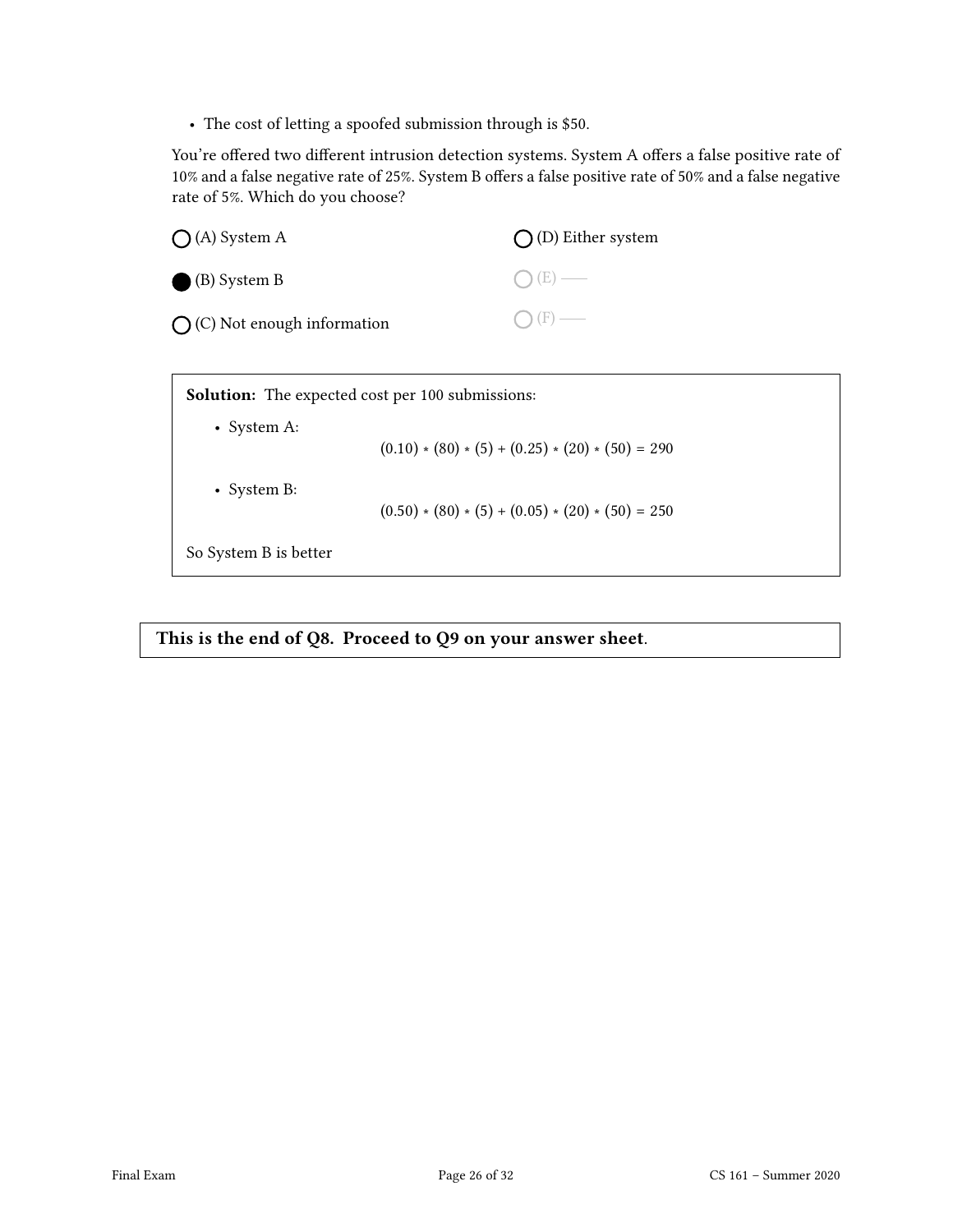## Q9 Cookie Debugger (37 points)

EvanBot is adding a feature on the CS161 course website that lets students log in and view their grades. However, Bot forgot to remove a debugging feature–if anyone visits cs161.org/debug, the webpage will display all the cookies sent to the server.

Assume the cs161.org/debug page does not have any other functionality. Assume anyone can create an account on the website. Each subpart is independent.

Q9.1 (3 points) Which of the following URLs have the same origin as http://cs161.org/debug according to the same-origin policy?

| $\blacksquare$ (A) http://cs161.org/   | $\Box$ (D) None of the above |
|----------------------------------------|------------------------------|
| $\Box$ (B) http://cs161.org:8081/debug | $\Box$ (E) —                 |
| $\Box$ (C) https://cs161.org/debug     | $\Box$ (F) —                 |

Solution: Two sites must have identical protocols, hostnames, and ports in order for them to be qualified as having the same origin (under the SOP). In this case, the two options that do not work are the one with Port 8081, and the one with protocol https://. Note: SOP is not affected by the URL Path.

- Q9.2 (5 points) Which of the following cookies would be displayed when visiting https://cs161.org/debug? Assume the client's origin is https://cs161.org.
	- $\Box$  (G) Domain = cs161.org, Path = /, Secure
	- $\blacksquare$  (H) Domain = cs161.org, Path = /, HttpOnly
	- $\Box$ (I) Domain = debug.cs161.org, Path = /, Secure, HttpOnly
	- $\blacksquare$  (J) Domain = cs161.org, Path = /debug

 $\blacksquare$  (K) Domain = cs161.org, Path = /, SameSite=strict

 $\Box$  (L) None of the above

Solution: The HttpOnly attribute is irrelevant here, because we're not concerned with modifying the cookie in JavaScript.

The Secure attribute is also irrelevant here, since we are using HTTPS and the cookie will be sent regardless of whether the Secure attribute is set.

The domains and paths are valid in all options, so all cookies will be displayed when sent.

Q9.3 (3 points) Suppose you set a cookie test=<script>alert("This exam is hard!")</script> with valid attributes, and load https://cs161.org/debug. A pop-up that says This exam is hard! appears in your browser. Have you successfully found a server vulnerability?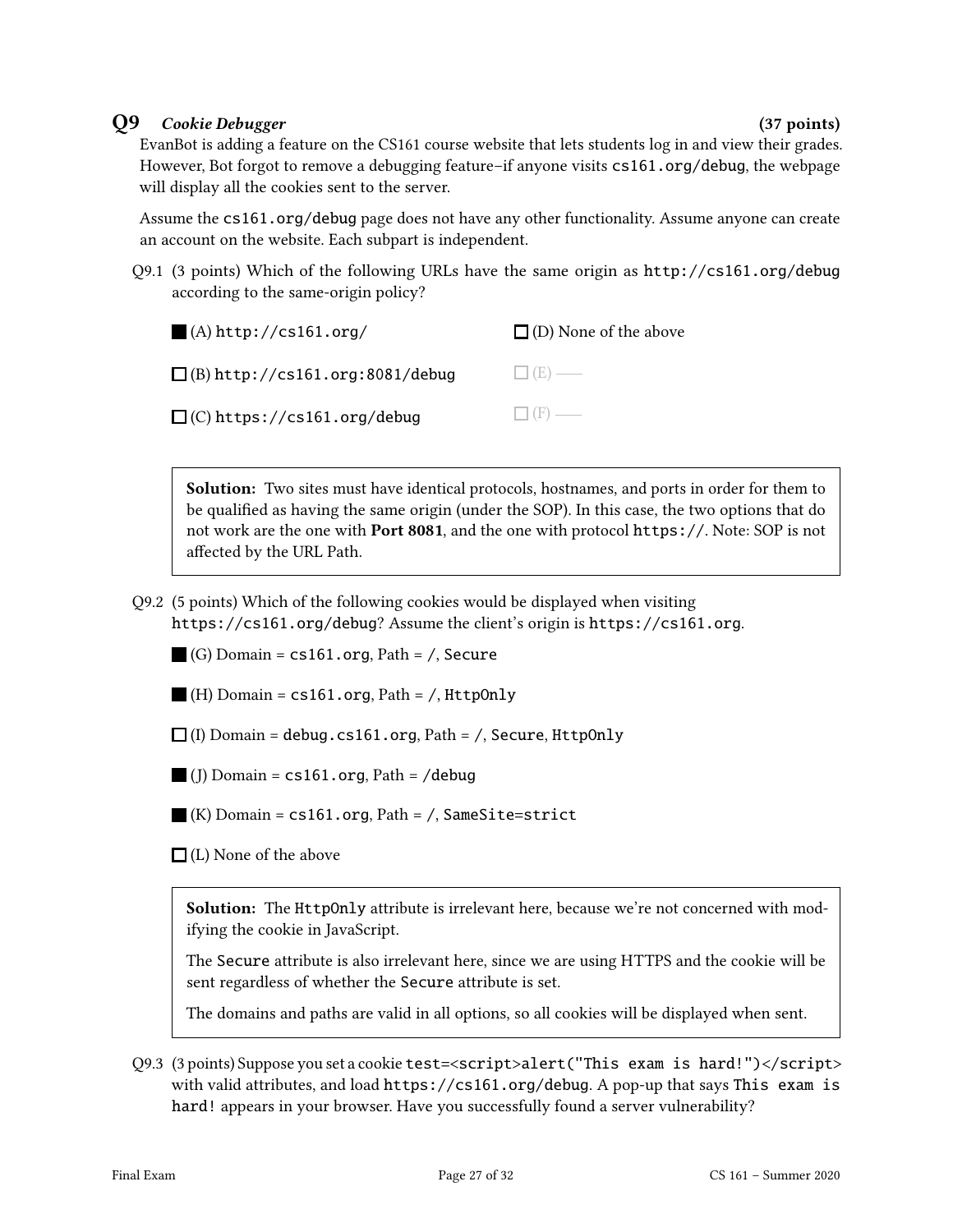[*Clarification during exam*: The pop-up had a typo in it.]

(A) Yes, you found an XSS vulnerability

 $\bigcap$  (B) Yes, you found a CSRF vulnerability

 $\bigcap$  (C) No, because you have not changed any state on the server side

 $\bigcap$  (D) No, because the JavaScript does not run with the origin of cs161.org

 $\bigcap(E)$  —

 $\bigcap$  (F) —

Q9.4 (5 points) Consider a modification to the course website. Before rendering any page, the server searches for every pair of <script> and </script> tags and removes the tags and everything between the tags.

Can you still cause JavaScript to run in your browser using <script> tags? If yes, provide a cookie name and value (written as name=value) that would cause alert(1) to run. If no, briefly explain why.



Solution: Yes. Consider the cookie <scr<script></script>ipt>alert(1)</script>. After removing the <script></script> tags and everything in between, you're left with <script>alert(1)</script>.

Q9.5 (5 points) Consider a modification to the course website. Before rendering any page, the server renders the cookie name in an isolated environment and ensures that no scripts are run, and then does the same for the cookie value.

Assume that the website displays the cookie name and value with no added text in between. Can you still cause JavaScript to run in your browser using <script> tags? If yes, provide a cookie name and value (written as name=value) that would cause  $\text{alert}(1)$  to run. If no, briefly explain why.

(A) Yes  $\bigcap (B)$  No  $\bigcap (C)$   $\longrightarrow$   $\bigcap (D)$   $\longrightarrow$   $\bigcap (E)$   $\longrightarrow$   $\bigcap (F)$   $\longrightarrow$ 

**Solution:** Yes. Set the cookie name to  $\le$ script>alert(1) and the cookie value to  $\le$ /script>. Then neither part of the cookie runs a script in a sandbox, but together they cause the script to run.

Q9.6 (3 points) Is it possible to create a link to cs161.org/debug that will cause another user to run malicious JavaScript when they click on the link?

 $\bigcap$  (G) Yes, because you can place JavaScript in the HTTP GET parameters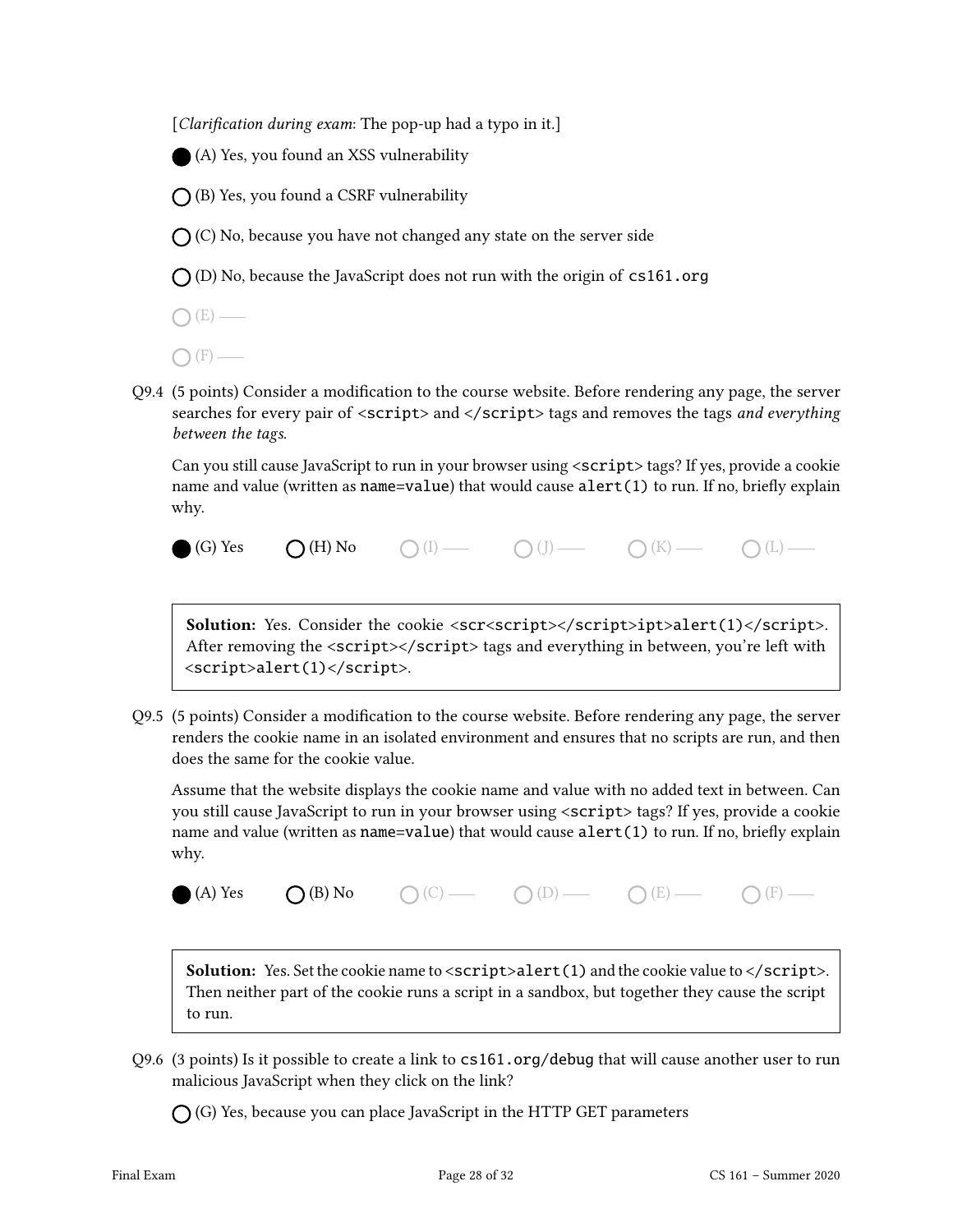$\bigcap$  (H) Yes, because you can place JavaScript in the HTTP POST body

(I) No, because there is nowhere to place the JavaScript

 $\bigcap$  (J) No, because the server is secure against this attack

 $\bigcap (K)$  —

 $\bigcap(L)$  —

Solution: The cs161.org/debug webpage only displays cookies, not any HTTP GET parameters or HTTP POST body. Cookies cannot be attached in a malicious URL.

Q9.7 (5 points) Suppose a victim visits the attacker-controlled evil.cs161.org. Write a JavaScript snippet that would cause the victim to run alert  $(1)$  in their browser with the origin of  $cs161$ .org. If you don't know the exact Javascript syntax, pseudo-code is acceptable.

Hint: window.location = "google.com"; in JavaScript causes the user to load google.com.

### Solution:

```
<script>
document.cookie="test=<script>alert(1)</script>;domain=cs161.org;path=/";
window.location = "cs161.org/debug";
</script>
```
The first part of the script sets a cookie that would cause  $\text{alert}(1)$  to run, with the appropriate domain and path. The second part of the script causes the user to load cs161.org/debug with the malicious cookie.

Q9.8 (5 points) Which of the following malicious pages would be able to run your Javascript exploit against the user?

(G) http://very.evil.cs161.org/ (H) http://very-evil.cs161.org/  $\Box$ (I) http://evil-cs161.org/ (J) http://cs161.org/evil  $\square$ (K) http://evil.com/  $\Box$  (L) None of the above

Solution: very.evil.cs161.org, very-evil.cs161.org, and cs161.org all contain the cs161.org domain suffix, so they are able to set the XSS cookie and execute the attack. Note that the path is irrelevant.

Q9.9 (3 points) Consider a modification to the course website. The  $cs161.org/$  debug page only displays cookies if the request contains a valid session token. Does your Javascript exploit still work?

 $\bigcap$  (A) Yes, with no modifications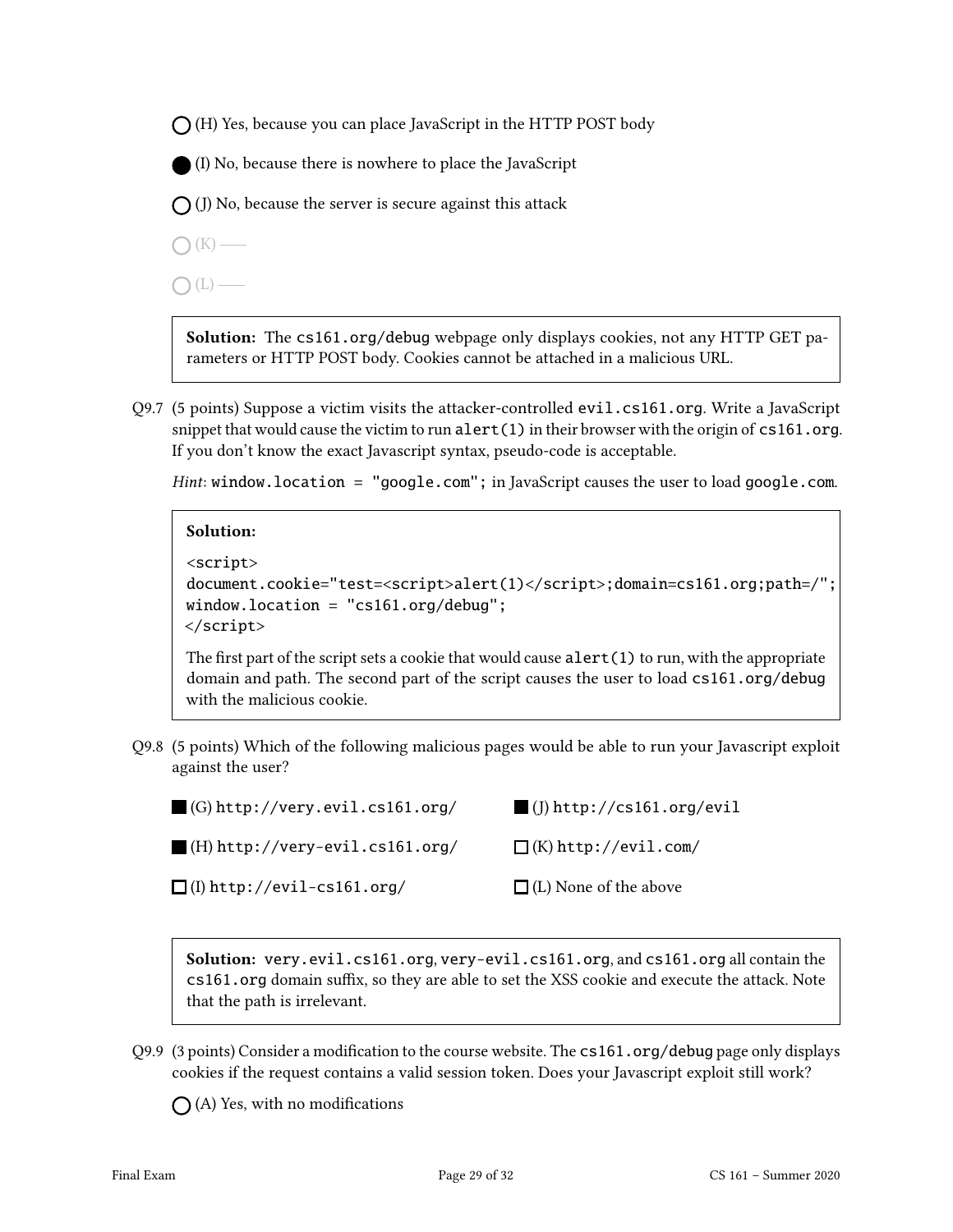(B) Yes, with minor modifications (changing 1-2 lines of code)



- $O(D)$  —
- $O(E)$  —

 $\bigcap$  (F) —

Solution: The attacker could create an account, receive a session token, and set a cookie in the victim's browser with that session token. This will cause the victim's request to look like it came from the attacker, but the JavaScript will still run in the victim's browser.

This is the end of Q9. Proceed to Q10 on your answer sheet.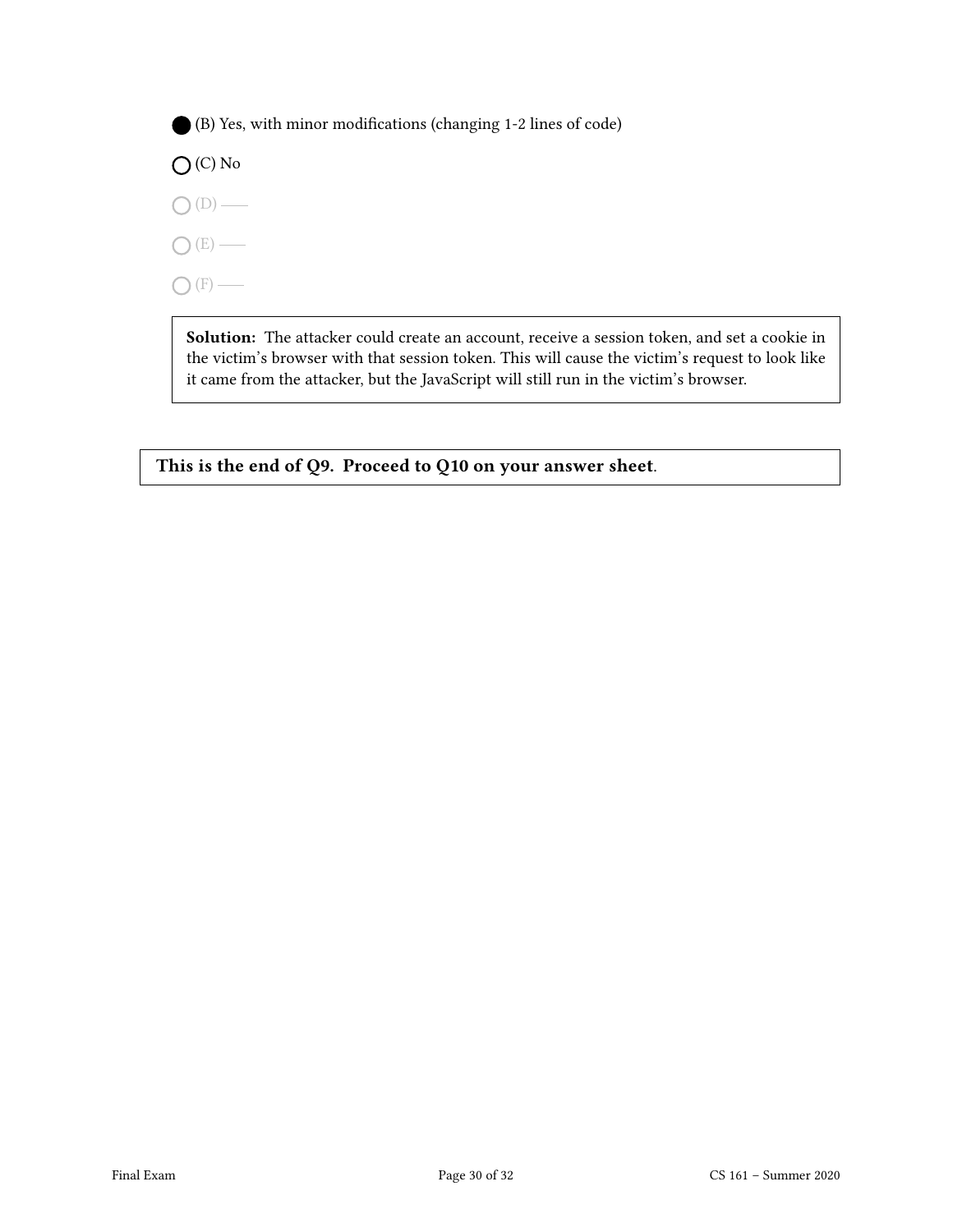# Q10 Bitcoin (12 points)

Assume a simplified Bitcoin model, where each block contains the following fields:

- minerID: The public key of the node who mined this block. Recall that the person who mined a block is given a mining reward in Bitcoin. Assume that a miner can redeem this award by simply referencing the block ie. the initial award is not stored as a transaction.
- prevHash: The hash of the previous block
- transactions: The list of transactions. Recall each transaction contains references to its origin transactions, a list of recipients, and is signed using the private key of the coins' owner.
- nonce: A value such that the hash of the current block contains the correct number of zeros

Assume that the hash of a block is computed as:

Hash(minerID || prevHash || transactions || nonce)

Bob wants to save on computing power by omitting certain fields in a block from being part of the hash. For each modified block hashing scheme below, select all the things an adversary with a single standard CPU can do.

Assume that if the adversary can come up with a modied blockchain of the same length, the rest of the network will accept it. Furthermore, assume the adversary has not made any transactions thus far. Any option that could result in an invalid state should not be selected.

Q10.1 (4 points) Each block hash is computed as Hash(prevHash || transactions || nonce)

| $\blacksquare$ (A) Modify a block to gain Bitcoin                                      | $\Box$ (D) Can remove any transaction in an arbi-<br>trary block by <i>only</i> modifying that block |
|----------------------------------------------------------------------------------------|------------------------------------------------------------------------------------------------------|
| $\Box$ (B) Given some amount of pre-computation,<br>can consistently win proof of work | $\Box$ (E) None of the above                                                                         |
| $\Box$ (C) Modify some transaction amounts                                             | $\Box$ (F) —                                                                                         |

Solution: An adversary can change the minerID of some past blocks to give themselves the mining reward. Note that this mining reward can't be used in a subsequent transaction or else we would reach an invalid state, but, at the very least, the most recently added block will always have a mining reward that hasn't been spent yet.

Q10.2 (4 points) Each block hash is computed as Hash(minerID || transactions || nonce)

(G) Modify a block to gain Bitcoin

 $\Box$  (J) Can remove any transaction in an arbitrary block by only modifying that block

(H) Given some amount of pre-computation, can consistently win proof of work

 $\Box$  (K) None of the above

 $\Box$  (I) Modify some transaction amounts

 $\Box$  (L) —